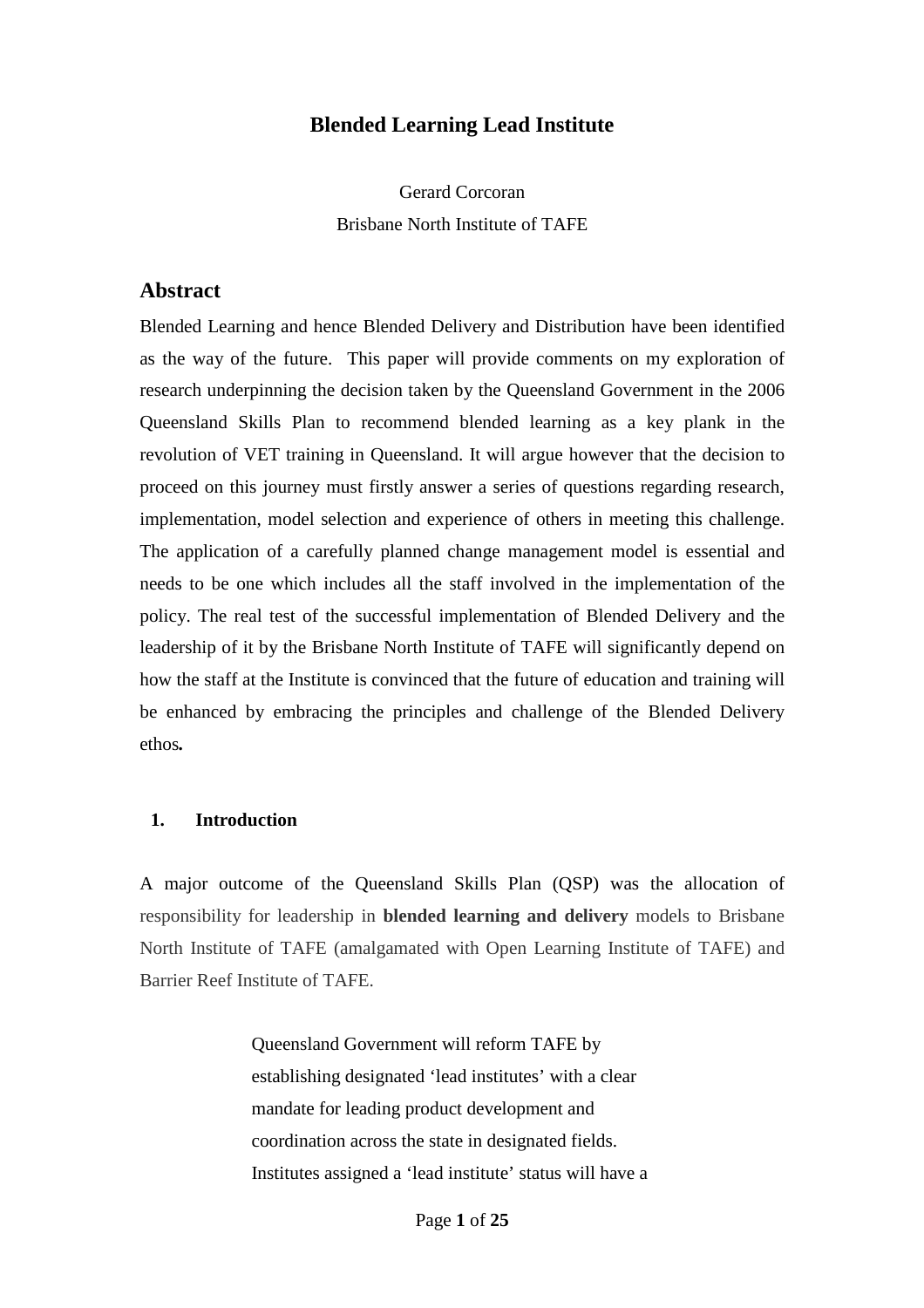responsibility for the curriculum management, development and distribution of training support materials. They will also be responsible for coordinating product quality and consistency. These institutes will become the primary point of contact for industry to engage in TAFE training and qualifications, and they will work with private training providers to achieve best practice across the Queensland training system.

Brisbane North Institute of TAFE (is the nominated Lead Institute for Business, Finance and Information Technology (IT) (including Property Services, Government (excluding Local Government) Horticulture, Open learning and Blended learning models (with Barrier Reef)

Blended learning is but one component of an overall strategy of investment decisions being made by the Queensland Government to bring TAFE training into the twenty first century. If TAFE Queensland is to survive it needs to follow through on the rhetoric and invest the millions of dollars needed to develop learning management content and learning management systems, single subscriber portals, authentication systems, laptops computers for each teacher, professional development for all of its teaching staff so that they can deliver on the blended learning promises that have been made to the taxpayers and students of Queensland.

> The Queensland Government will provide additional funding to upgrade TAFE's ICT environment. A major component of the ICT investment will be directed towards the Learning Management System will have enormous benefits for TAFE Queensland by enabling a wider range of higher quality programs to be delivered to more learners across the state. Students will have access to more up-to-date technology and more flexibility in the way their training.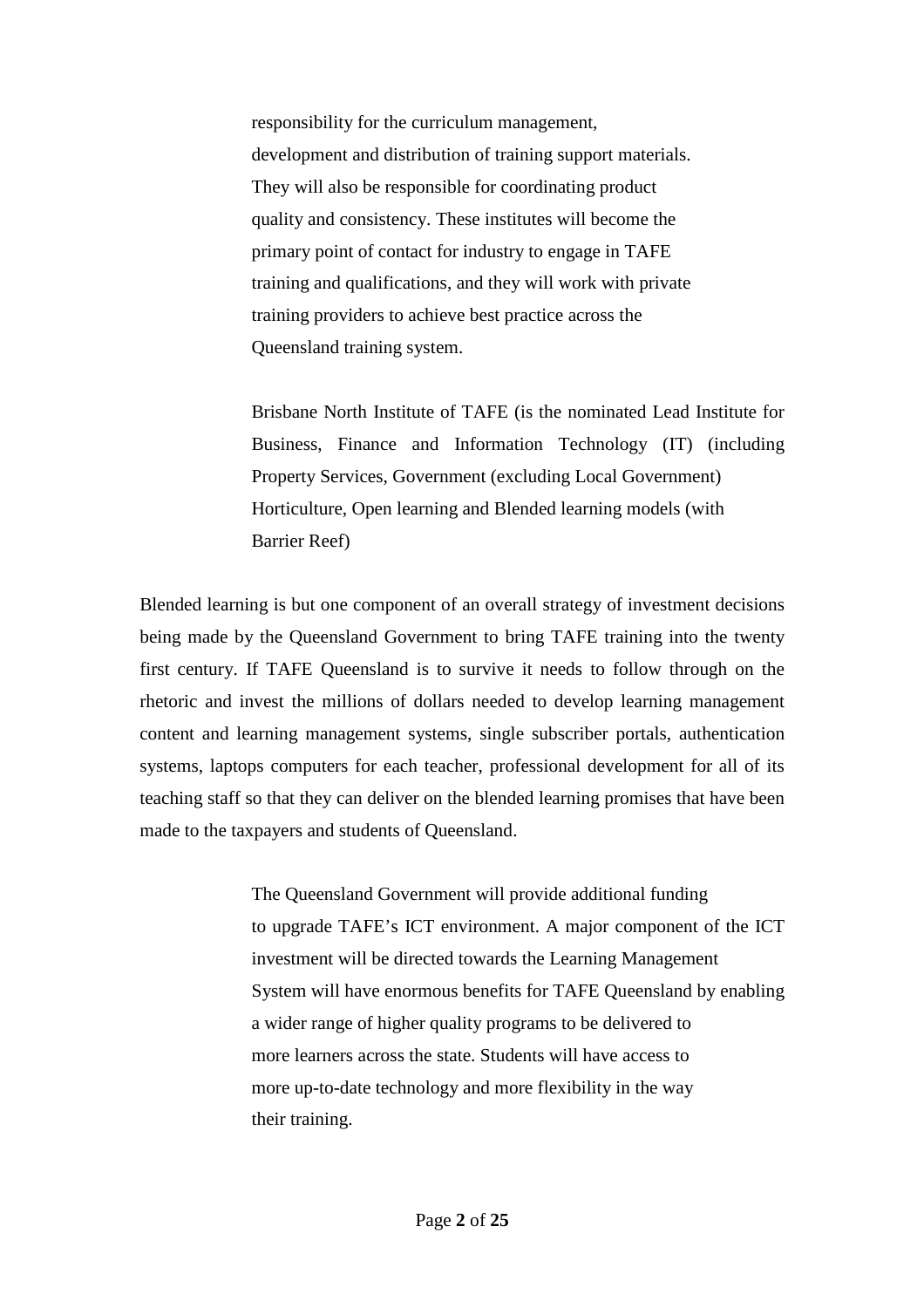This paper has been developed to assist readers to understand the topic of blended delivery to ensure that when discussions on the topic are undertaken that there is a common understanding of the many and various definitions, models, systems, issues and challenges that are associated with the term. Blended Delivery is a multi faceted concept and not a one size fits all generic solution. Any organisation undertaking a blended learning solution definitely needs to spend and invest time and resources into understanding which of the plethora of blended learning choices would work best for their organisation and at a micro level for various sub parts of the organisation where choices of blended learning solutions may differ.

The paper has raised four questions that will be explored to provide an understanding of some of the debate surrounding Blended Learning.

- What research has been identified to supports it as a viable pedagogical model for the future VET delivery?
- What are the major issues or trends in Blended Learning implementation that may impact on the TAFE decision to implement it?
- What are the major issues and challenges that would be expected prior to the ant implementation efforts?
- Which systemic models are considered to be most appropriate for the TAFE Lead Institute model?

### **3. Findings and discussion**

# **What research has been identified to supports it as a viable pedagogical model for the future VET delivery?**

The term blended learning to describe forms of ICT support for learning has recently come into vogue ( Bonk & Graham, 2005). Blended learning describes technology facilitated learning that retains a strong and deliberate role for the teacher in the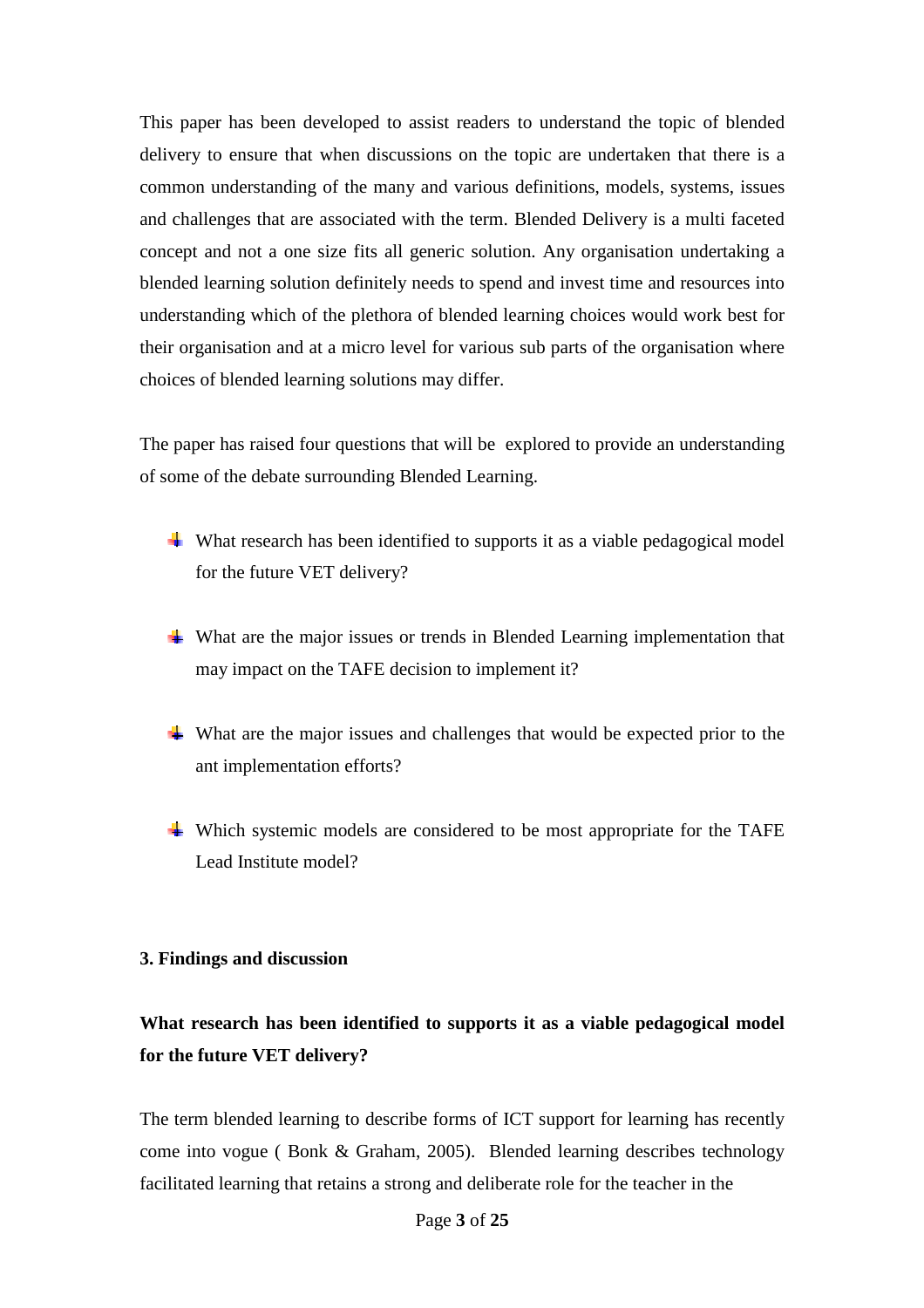learning process. Blended learning appears to provide strong support for instructors looking to create learning settings based on strong learner-centred modes of delivery (Oliver, Herrington & Reeves, 2005). Such approaches provide instructors with a raft of opportunities for creating engaging and supportive settings. It is within the capability of blended learning to draw the maximum benefit from the technology while retaining the best features of face-to-face teaching which makes it so ideal for supporting engaging learning activities.

While these stories proliferate the literature there are equally many counter arguments warning about previous negative experiences particularly in the e learning or on line learning sphere. Many projects like the UK eUniversity, NYU Online, Scottish Knowledge, Universitas 21 and Global University Alliance, all developed around e- earning applications, failed to realise their aims and goals leading many to question the quality and capabilities of this form of educational delivery (Garrett, 2004). Like all forms of education, there are both good examples and bad examples in practical settings. The questions many people are looking to answer is, what are the necessary and optimal conditions for successful blended learning in higher education and can these conditions guarantee that blended learning will be successful? Many of these questions have become more important in the current era where accountability is a key concern in the higher education sector.

McArthur (2001) argues that in any blended learning setting should take into account not only of the technology used but also the blended learning strategy. The forms of strategies guiding the use of blended learning have potentially large impacts on the learning achieved. Franks (2002) describes a four-stage model for instructors implementing a blended learning approach that moves from (1) an initial mode that simply provides administrative information on a course, (2) through a communications element, (3) leading to materials delivery, and, finally, (4) a more engineered and deliberate use of technology for particular learning needs. Any attempt to use blended learning to support engaged learning would represent an activity at this extended stage of this implementation cycle.

One clear advantage of blended learning in education is its connection with differentiated instruction. de Guia (2004) discussed differentiated instruction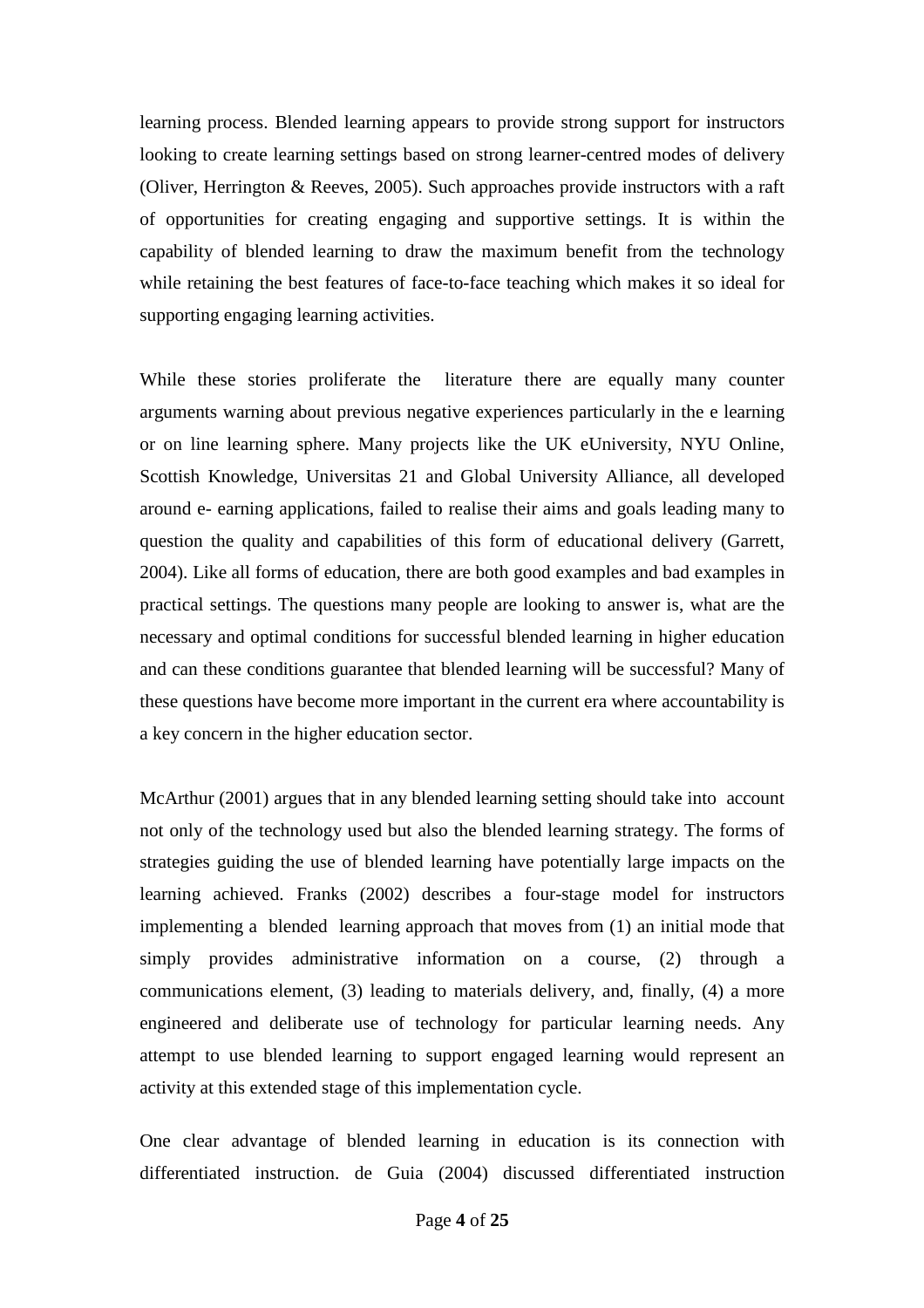involving "custom-designing instruction based on student needs." In differentiated instruction, educators look at students' learning styles, interests, and abilities. Once these factors have been determined, educators decide which curriculum content, learning activities, products, and learning environments will best serve those individual students' needs. Blended learning can fit into a number of these areas. By using blended learning, educators are definitely altering the learning environment when students work collaboratively in learning communities online. For example, teachers could also add relevant curriculum content that would be unavailable or difficult to comprehend outside of the internet. Learning activities and products can also be changed to use technologies in a classroom that uses blended learning.

So what does the research say? In a study by Dean et al (2004) and associates research provides several online options in addition to traditional classroom training actually increased what students learnt. Another study conducted by Delacey and Leonard (2002) showed that student interaction and satisfaction improved, along with students learning more in courses that incorporated blended learning. Another advantage of blended learning is pacing and attendance. In most blended learning classrooms, there is the ability to study whenever the student chose to do so. If a student is absent, she/he may view some of the missed materials at the same time that the rest of the class does, even though the student cannot be physically in the classroom. This helps students stay on track and not fall behind, which is especially helpful for students with prolonged sicknesses or injuries that prevent them from attending school. Alvarez (2005) defines these "self-study modules" as allowing learners to review certain content at any time for help in understanding a concept or to work ahead for those students who learn at a faster pace. Because of the ability of students to self-pace, there is a higher completion rate for students in blended learning classrooms than to those in strictly e-learning situations (Flavin, 2001). This self-pacing allows for the engagement of every learner in the classroom at any given time. Students also see that the learning involved becomes a process, not individual learning events. This revelation allows for an increased application of the learning done in the classroom.

A comprehensive review of North American research in the area of Blended Learning and Delivery was conducted in the ALN Conference Workshop on Blended Learning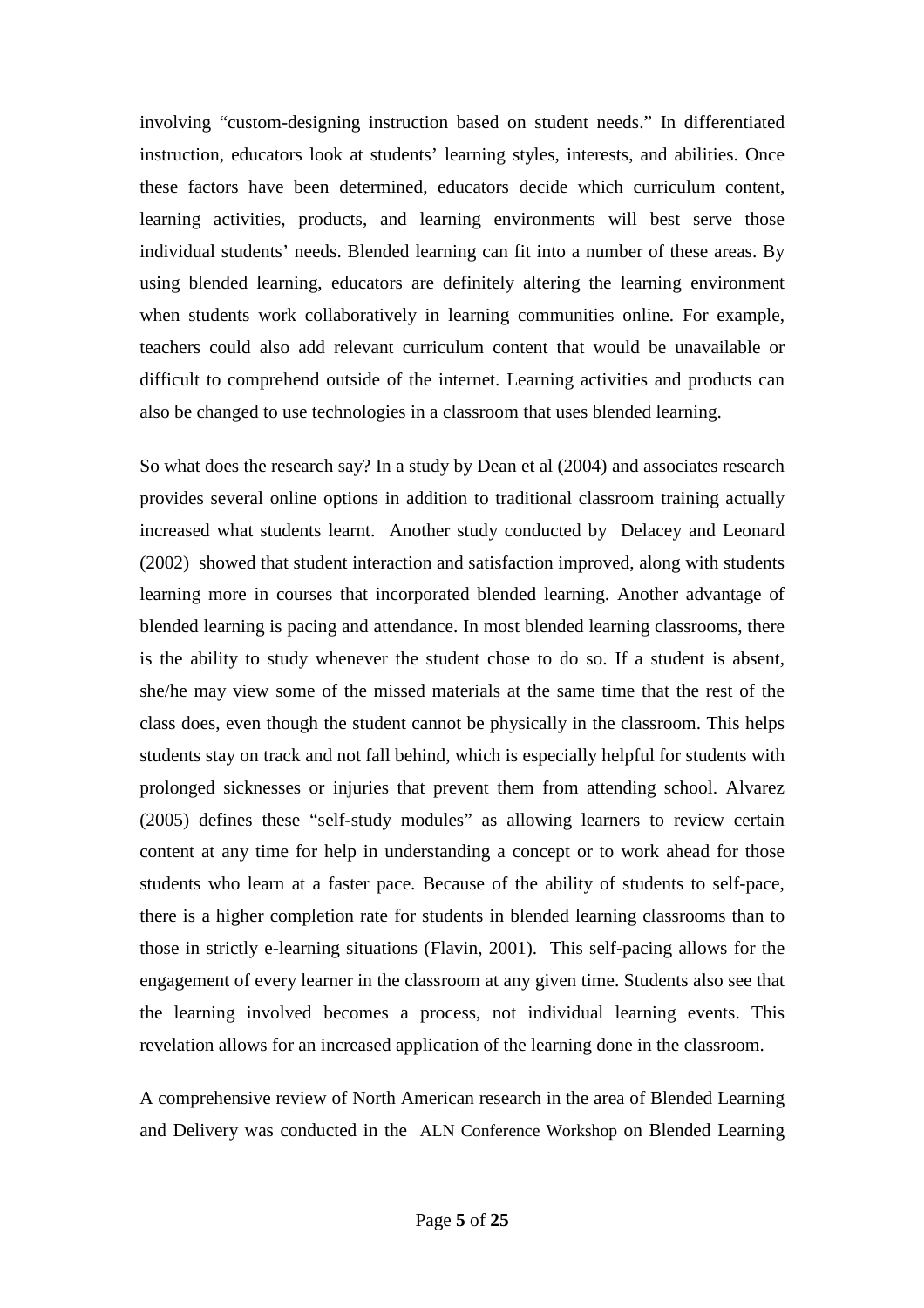& Higher Education by Vigare, Dziuban, Moskal , Luby, Serra-Roldan and ,Wood at University of Central Florida November 17, 2005 .

In the interest of sharing this excellent resource in Blended Learning Research a full bibliographical reproduction is include as an Appendix to this paper (Appendix A).

# **What are the major issues or trends in Blended Learning implementation that may impact on the TAFE decision to implement it?**

With the given research, it is clear that using blended learning in education improves the teaching and learning in a given course. Educators want to teach in a way that best reaches all of their students. If blended learning accomplishes this more teachers will begin to use these methods. When teachers begin to explore blended learning and the resources that can be found through the internet and other technologies, they can structure their classroom in a way that best suits their teaching style and their students' learning styles. Blended learning allows "[teachers] and [their] students to have the best of both worlds." (Alvarez, 2005) The traditional classroom and elearning both have advantages and disadvantages. As Alvarez states, "the online environment is not the ideal setting for all types of learning. Classrooms are not perfect either. That's why so many teachers and corporate trainers are concentrating their efforts on integrating internet-based technologies and classrooms to create blended solutions".

VET teachers increasingly have to develop ways of achieving effective learning outcomes for their students whilst also offering learning environments that make efficient student learning possible. In addition to ensuring that students' contemporary learning needs are met, teaching staff must also ensure that their teaching practices are reconciled with their own professional needs and interests.

The question is therefore often asked - Does the future of education, learning, and training belong to a new machine-based digital environment, or will the best learning remain a deeply human endeavour conducted person-to-person in a traditional classroom setting? I believe the answer is "yes" – to both. We will continue to be influenced greatly by the use of digital media, the Internet, the World Wide Web, and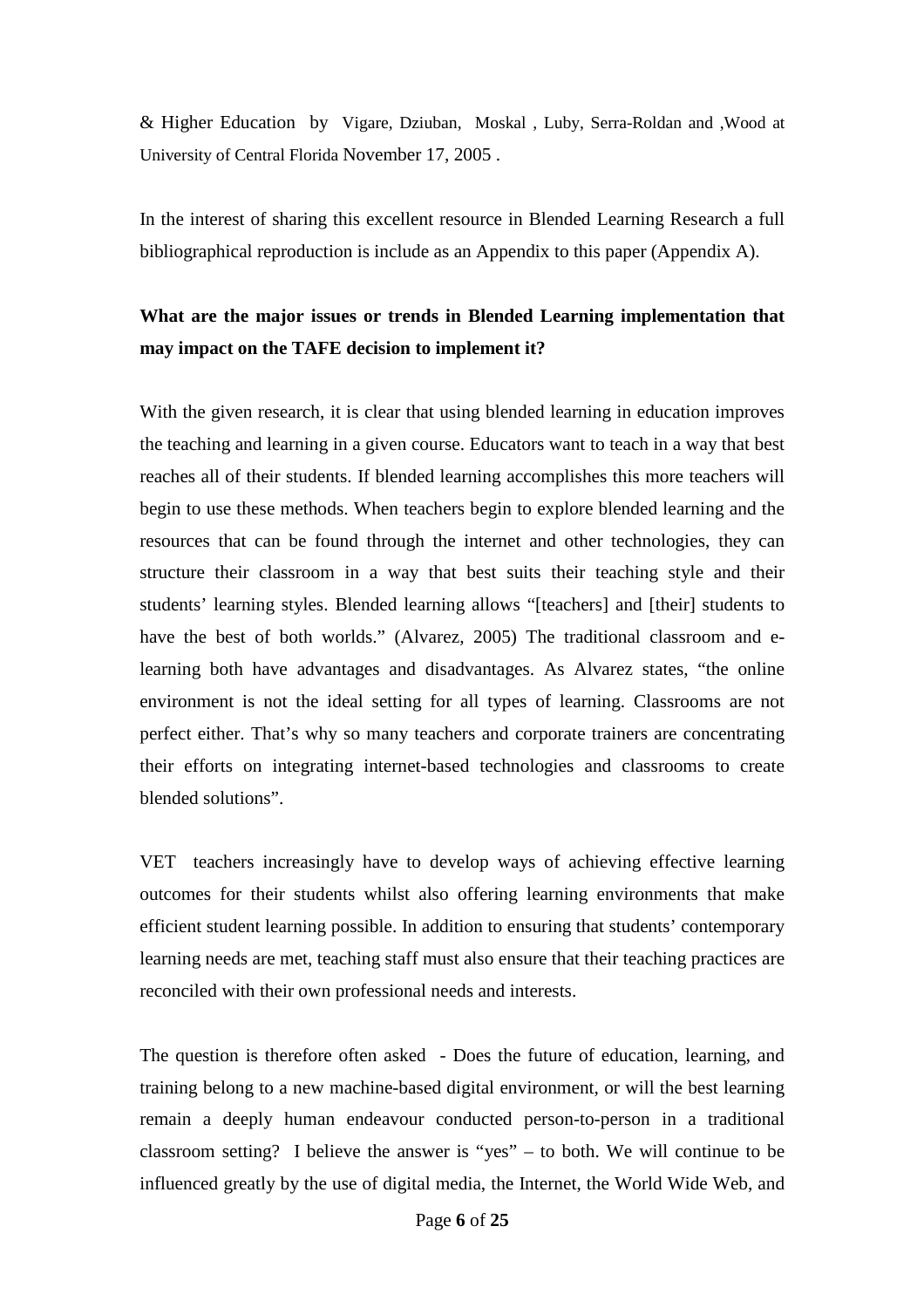devices and systems yet to be developed. Learning communities through amazing new electronic technologies will help us learn. But great teachers in face-to-face classrooms will remain an essential element.

So what does all this mean? Learning Management Systems, the on-line learning community, on-line training initiatives, and blended learning are all tools we can make use of to meet the unique challenges of the Information Age. Job success in the information age will present unique challenges for us. We cannot stop change! So what do we need to do to be successful in today's and tomorrow's environment?

This paper argues that we need to focus on using blending the best of online and the classroom experiences. Blended learning has an integral relationship with E-learning and neither is about using the latest technology to replace the classroom. Nor is it about posting content on the Web. E-learning provides a new set of tools that can add value to all of the traditional learning modes. As learning moves closer to the job, blended instruction provides the critical piece of just-in-time/as needed learning. We know that face-to-face training plays an important role for certain types of high level learning – and it is the way most people prefer to learn and how many trainers teach. Internet training is clearly on the move from \$500m US in 1999 and as at in 2005 had climbed to \$8 b US.

These are the challenges for progressing the Blended Learning Lead Institute Model. It is not to be seen as a token part of an overarching Skills Shortage model in Queensland. It needs to take a primary role and be funded appropriately if the education and training sector is to be prevented from being overrun by multi national corporations who will be impossible to compete with in providing cost effective training solutions that Queenslanders will be seeking in the coming years.

The Lead Institute would need to invest in staff and resources that were able to provide the service levels to just keep up to date with current research as Blended Learning has moved to the forefront of educational jargon in the past few years.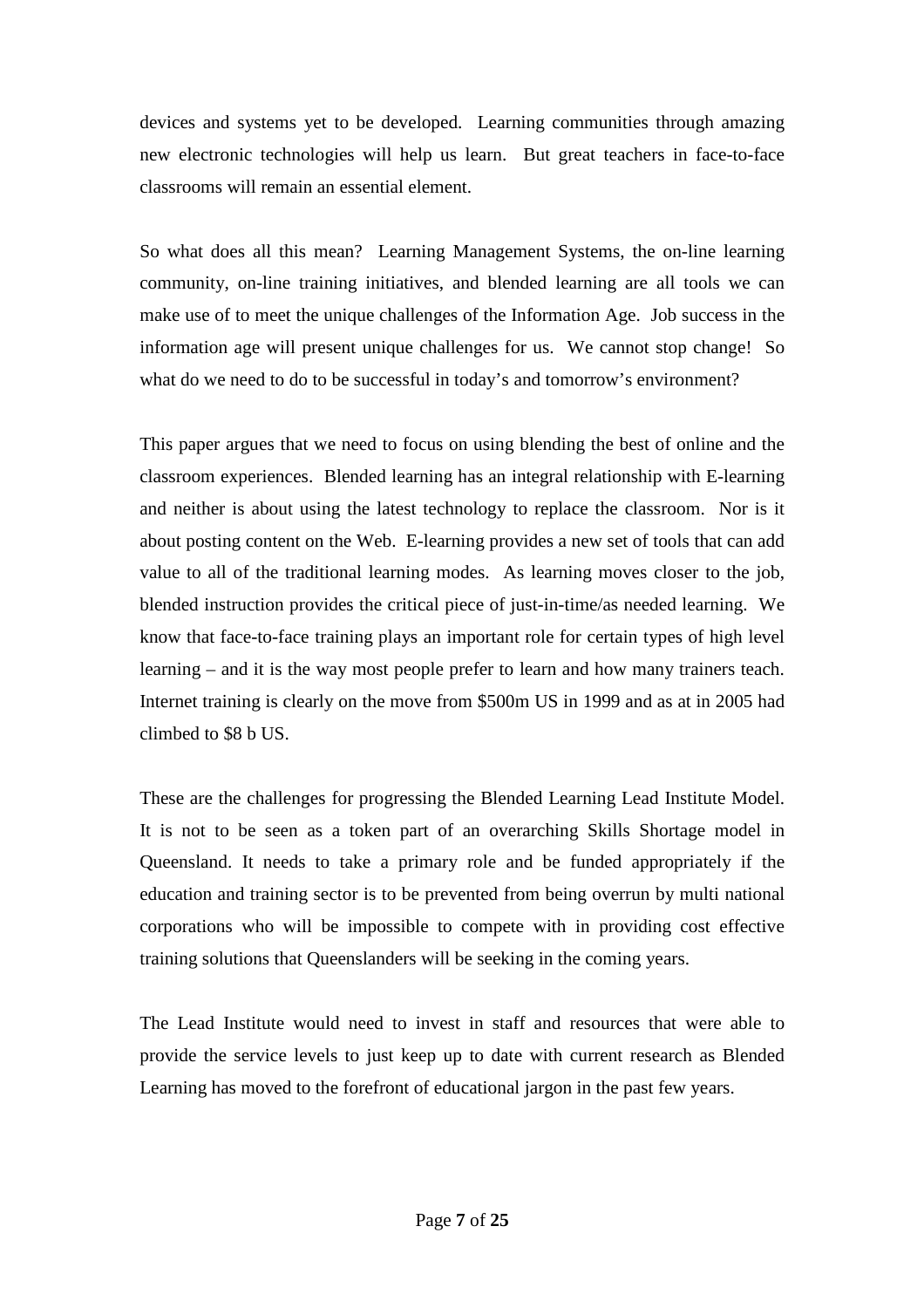# **What are the major issues and challenges that would be expected prior to the any implementation efforts?**

A number of research activities have supported the view that any Blended learning exercise needs careful planning if it is to succeed. Christensen, (2003). shares the process she chose to design a blended learning course in introductory instructional design. The process included evaluating purposes of course, audiences and learning objectives. Two different pilots of the course were undertaken and statistics regarding the outcomes and comparison to the same face-to-face course are included. Personal reflection, faculty choices and recommendations for future research are included.

The integration of blended learning into traditional class room delivery has been researched by Garrison& Kanuta, (2004) . Blended learning represents an opportunity to support deep learning. The authors build on earlier work using community of inquiry model to support why institutions should invest in transforming learning. The paper outlines what colleges and universities need to do to move forward blended learning. The issue of differences in cognitive styles has been researched by Graff, (2003) who found that intuitive cognitive styles report a lower sense of community than students with an intermediate or analytic style. Few differences were found with respect to gender and sense of community in a blended learning environment.

Experience from lecturers involved in teaching large enrolment course using a hybrid models had been researched by Johnson (2002) who indicated concerns with his traditional large-enrolment lectures, including limited accessibility to course content, limited effectiveness of instruction, and low levels of connectivity between instructor and students. Given these concerns, Johnson decided to experiment with holding the course in a hybrid format. He found that planning and developing a large-enrolment hybrid course takes two to three times the amount of time a traditional largeenrolment class would take, with many activities being completed before the beginning of the semester. He also found that implementing and maintaining a hybrid course takes more time than a traditional course and concluded that accessibility to course content and connectivity with students increased in the hybrid format, while no differences were found in terms of effectiveness of instruction.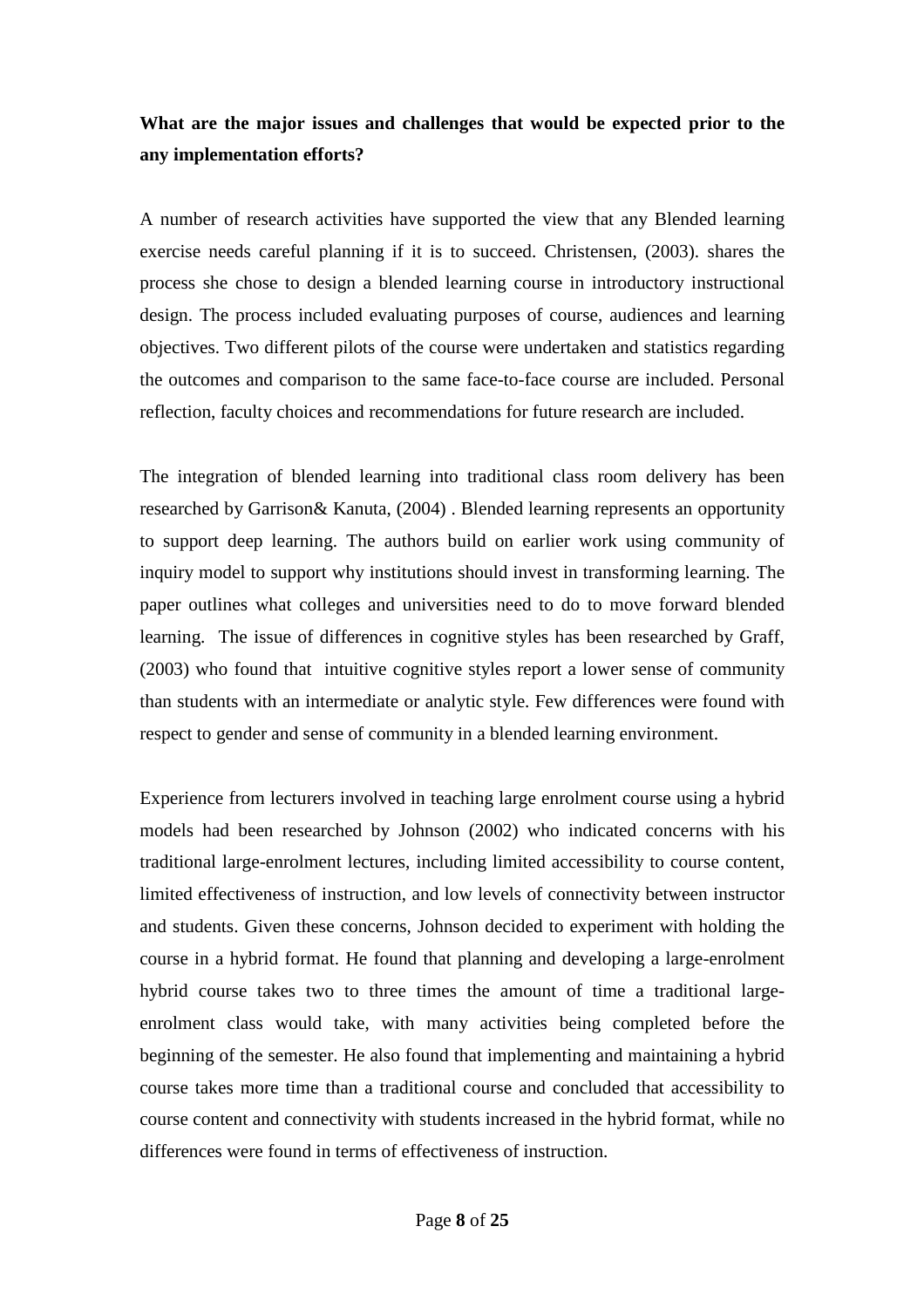Appropriate didactical models for blended delivery ahs been researched by De Witt et al. (2003) who explore a didactical framework which includes three components: content, communication and constructivism. The 3C model can be applied to any learning environment but in blended learning it is critical to design how much time should be spent on each component. The role of various learning theories and media theories and uses are explored as background for approaching didactical design. The blend should consider the learning goals, the situational issues, target group and institutional issues to create an optimal blended learning environment.

# **Which systemic models are considered to be most appropriate for the TAFE lead Institute model?**

Khan (2003) outlines an excellent summary of a model which involves a systemic understanding of the factors which can enable designers to create meaningful blended learning environments. These factors comprise Khan's Octagonal Framework. The framework has eight dimensions. Each dimension in the framework represents a category of issues that need to be addressed. This model could be used to facilitate and organise thinking, and ensure that the resulting vision statement that reflects the wide variety of inputs that needed to be considered for such an important aspect of BNIT's identification as a Lead Institute. .

- $\blacksquare$  institutional
- **+** pedagogical
- $\mathbf{t}$  technological
- $\frac{1}{\sqrt{2}}$  interface design
- $\bullet$  evaluation.
- **w** management
- $\mathbf{r}$  resource support
- $\blacksquare$  ethical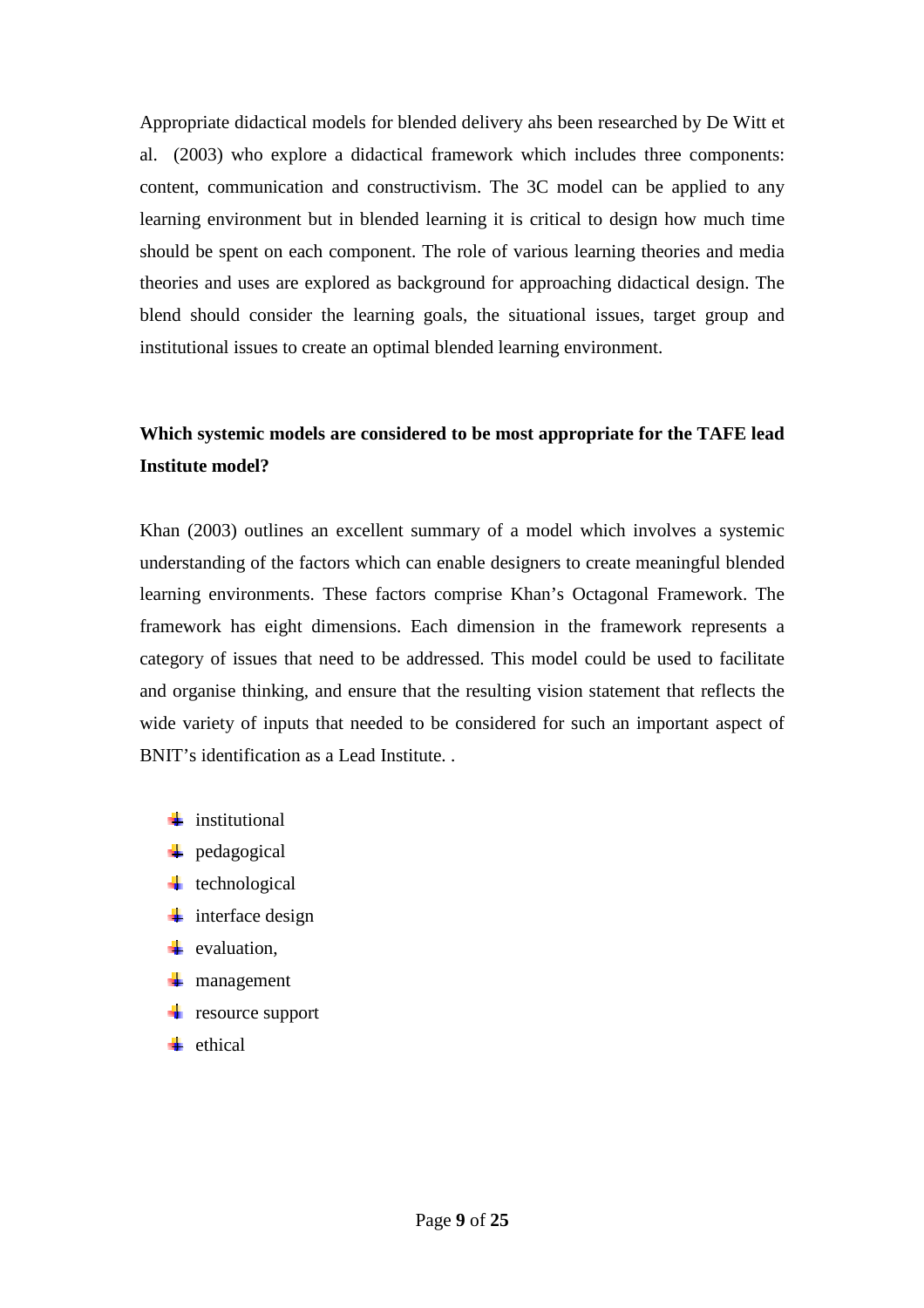### **Institutional**

The Institutional dimension addresses issues concerning organizational, administrative, academic affairs, and student services. Personnel involved in the planning of a learning program could ask questions related to the preparedness of the organization, availability of content and infrastructure, and learners' needs. Can the organization manage offering each trainee the learning delivery mode independently as well as in a blended program? Has the needs analysis been performed in order to understand all learners' needs?

### **Pedagogical**

The Pedagogical dimension is concerned with the combination of content that has to be delivered (content analysis), the learner needs (audience analysis), and learning objectives (goal analysis). The pedagogical dimension also encompasses the design and strategy aspect of e-learning.

Traditionally, the classroom has provided the organizational framework and motivation, to enable people to learn through their peers' experiences. However in a blended learning environment a plethora of other choices are opened up to educational staff in developing a solution to a need for training including:

- Interactive Web-based Training
- **↓** Self-paced content
- $\pm$  Email based communication
- **On-line references**
- $\blacksquare$  On-line testing
- $\frac{1}{2}$  Print-based workbooks
- $\downarrow$  On-line pre-course work
- **On-line job aids**
- **↓** Virtual classroom
- $\blacksquare$  Threaded discussion
- Collaboration software (i.e. NetMeeting Centra etc.)
- Video presentations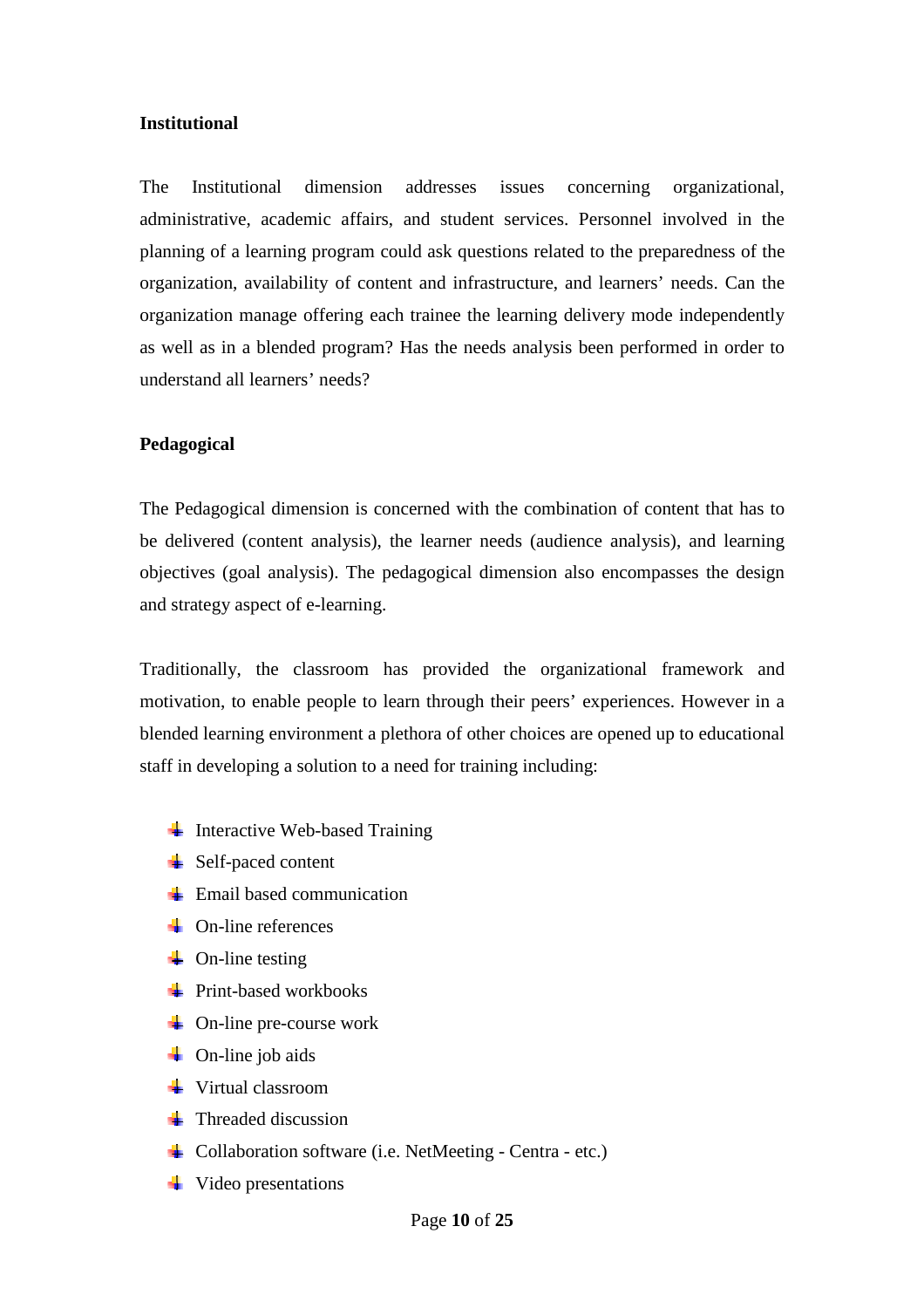- ↓ Interactive Computer-based Training (CD-ROM)
- **Print-based job aids**
- $\frac{1}{2}$  Distance Learning
- $\downarrow$  On-line mentoring
- $\downarrow$  On-the-job-training
- **Chat-room**
- $\frac{1}{2}$  In-person mentoring
- $\ddot{\bullet}$  Web-based peer community
- **Knowledge Management System**
- Audio (cassettes  $& CDs$ )
- $\frac{1}{1}$  Instant messaging
- $\bigoplus$  Peer review
- **↓** Video recording of learners for feedback
- **Closed Circuit TV courses or course modules**
- $\frac{1}{\sqrt{2}}$  Special programs at trade schools community colleges or universities
- $\downarrow$  Internships that guarantee employment with your organization upon completion
- **T**eleconference
- $\downarrow$  Blogging
- $\blacksquare$  Mobile learning
- **Podcasting**
- **Blue Tooth**
- $\overline{\phantom{a} \bullet}$  OR codes

Driscoll, (2002) and Osguthorpe and Charles (2003) on the other hand, stress factors such as pedagogical models and the personal needs of learners. A compilation of factors to consider when defining blended learning include:

- $\downarrow$  blends of online and offline (or f2f) activities (Singh, 2001)
- self-paced and live, collaborative learning (Singh, 2001)
- $\frac{1}{\sqrt{2}}$  structured and unstructured learning (Singh, 2001)
- strategies with off the shelf content (Singh, 2001)
- $\downarrow$  blending work and learning (Singh, 2001)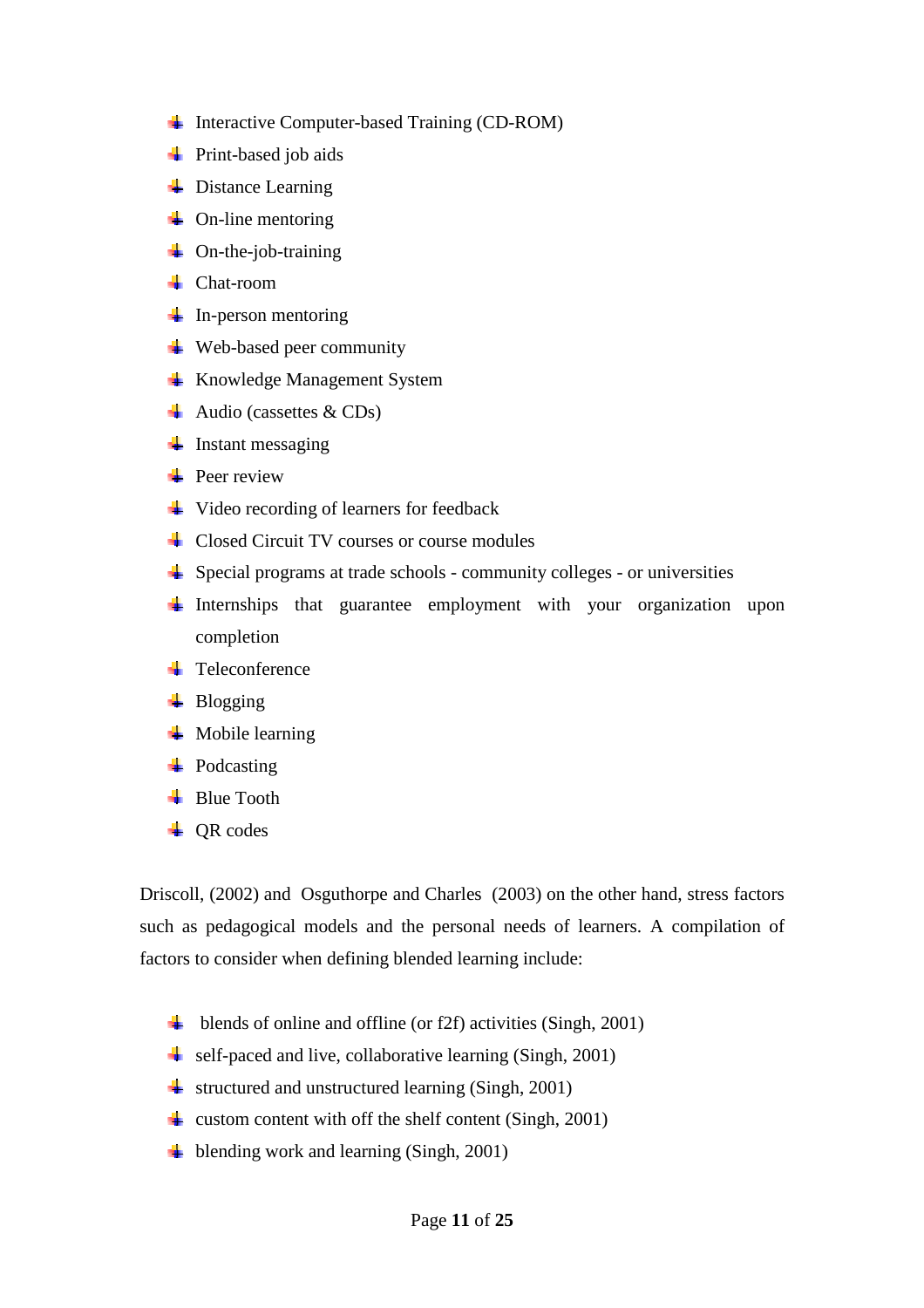- $\downarrow$  pedagogical models blending constructivism, behaviourism and cognitive (Driscoll, 2002)
- $\frac{1}{2}$  synchronous and asynchronous communication methods (Selix, December, 2001)
- $\frac{1}{2}$  blending online and f2f instructors and learners (Osguthorpe, 2003)

# **Technological**

Once we have identified the delivery methods that are going to be a part of the blend, the technology issues need to be addressed. Issues include creating a learning environment and the tools to deliver the learning program.

This dimension addresses the need for the most suitable learning management system (LMS) that would manage multiple delivery types and a learning content management system (LCMS) that catalogues the actual content (online content modules) for the learning program.

BNIT currently uses **Learning Edge (uella)** as its Learning Content Management system and **WEB CT CE6** as the Learning Management platform. TAFE Queensland has procured Janison as the LMS Platform.

# **Interface Design**

The Interface Design dimension addresses factors related to the user interface of each element in the blended learning program. One needs to ensure that the user interface supports all the elements of the blend. The interface has to be sophisticated enough to integrate the different elements of the blend. This will enable the learner to use each delivery type and switch between the different types. The usability of the user interface will need to be analysed. Issues like content structure, navigation, graphics, and help also can be addressed in this dimension. For example, in a higher education course, students may study online and then attend a lecture with the professor. The blended learning course will allow students to assimilate both the online learning and the lecture equally well.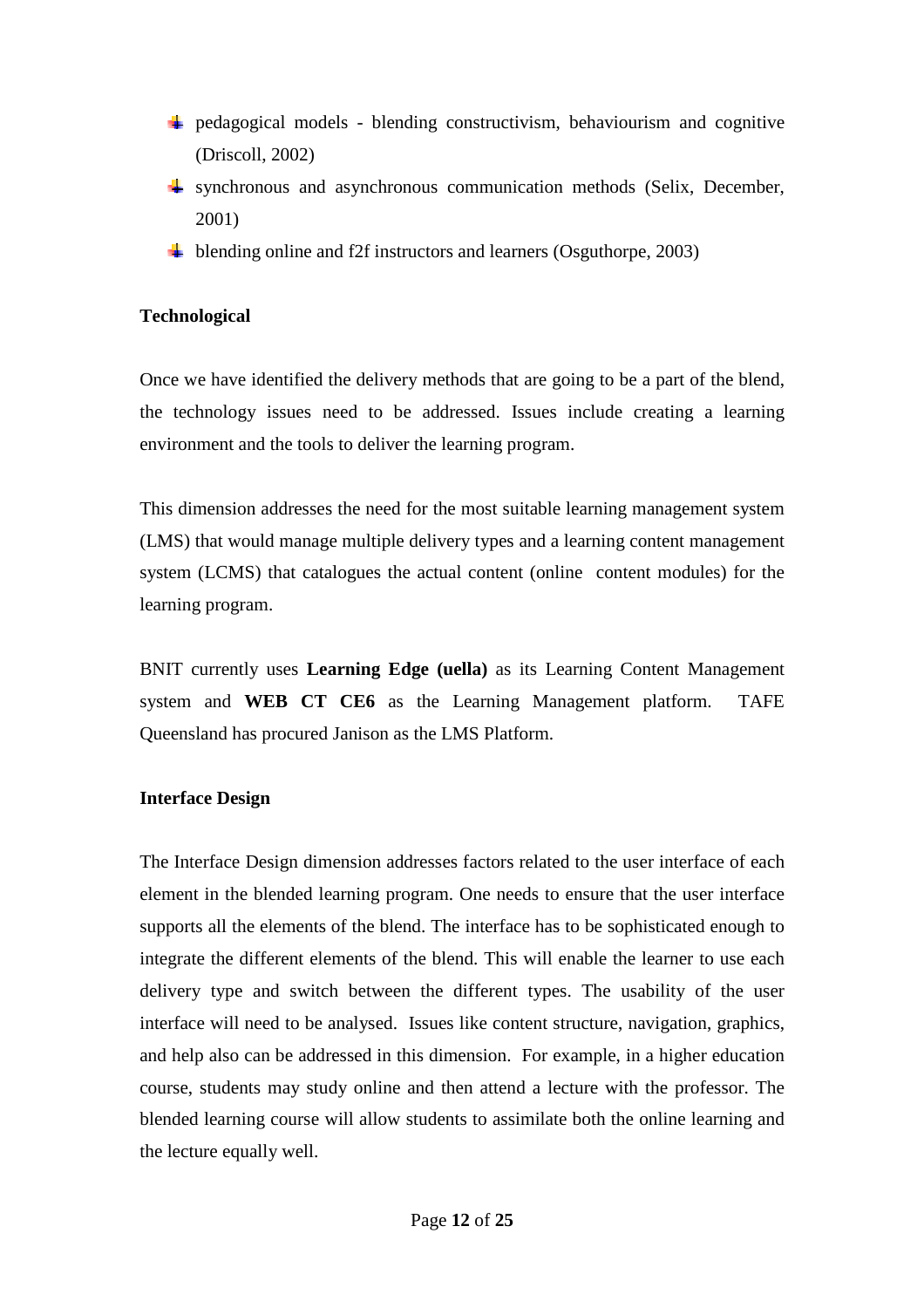In a large study of technology-based learning examples undertaken in Australia in 2003, a number of different learning designs supporting quality learning experiences were identified and described and exemplars included into an online database (AUTC, 2003). The database was designed with supporting information and resources to facilitate the implementation of the learning designs by teachers in areas beyond their immediate contexts. Within this database, quality learning designs are all characterised as being forms of problem types derived from the work of Jonassen (2000). The learning designs are based on problem solutions of either a rule-based, an incident-based, a strategy-based or a role-based form (Oliver, Harper, Hedberg, Wills & Agostinho, 2002).

### **Evaluation**

The Evaluation dimension is concerned with the usability of a blended learning program. The program should have the capability to evaluate how effective a learning program has been as well as evaluating the performance of each learner. In a blended learning program, the appropriate evaluation method should be used for each delivery type.

### **Management**

The Management dimension deals with issues related to the management of a blended learning program, such as infrastructure and logistics to manage multiple delivery types. Delivering a blended learning program is more work than delivering the entire course in one delivery type. The management dimension also addresses issues like registration and notification, and scheduling of the different elements of the blend.

#### **Resource Support**

A work based learning approach would underpin the PD for on line developers. Teams would identify what they need to learn, how they plan to learn it and what resources they would need through a PD program or learning plan.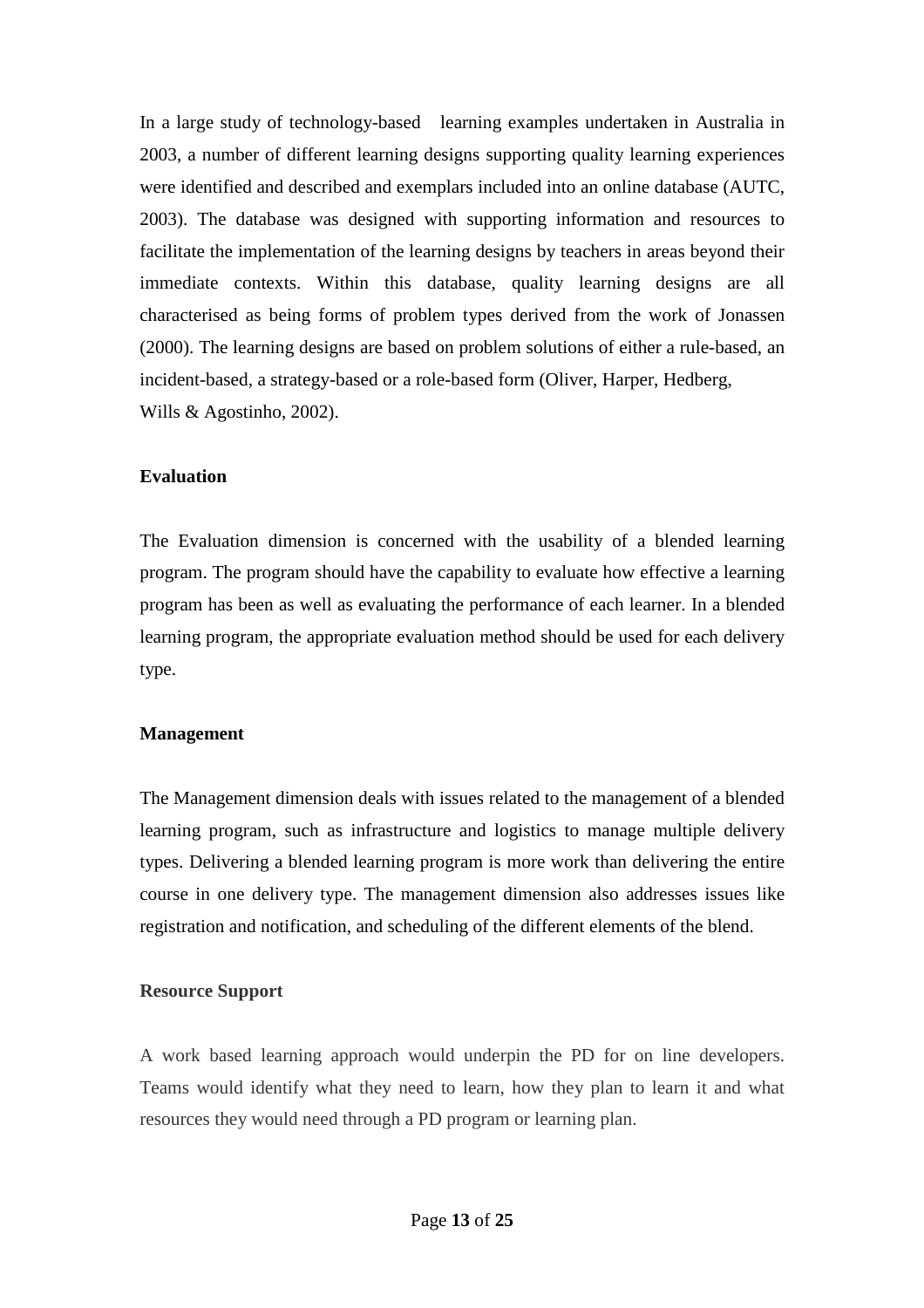A skills development facilitator would support each team to ask critical questions about pedagogy and teamwork. A web coaching program could also be considered to provide teams with access to expertise in specific online design technologies. As expertise within the Institute grew team members would be encouraged to take on roles as mentors in successive roll out exercises.

The development of on line programs for Project Managers, Instructional Designers and getting started with Toolboxes would provide developers the opportunity to learn on line i.e. to experience the environment. It is an essential component of the PD that developers understand what it is like to be actual on line learner.

## **Implementation**

A key implementation initiative would be to encourage networking and sharing of learning and information between individuals and teams involved or interested in on line learning. An on line site could be developed to provide staff with a focal point for community building and learning to provide quick and targeted access by those seeking further opportunities to develop their skills.

# **Ethical**

The ethical considerations of e-learning relate to *social and political influence, cultural diversity, bias, geographical diversity, learner diversity, information accessibility, etiquette,* and *the legal issues.*

# **4. Conclusion**

The paper has therefore addressed the four questions to provide an understanding of some of the debate surrounding Blended Learning before outline the proposed lead Institute model resulting from the Reframing the Future project.

What research has been identified to supports it as a viable pedagogical model for the future VET delivery?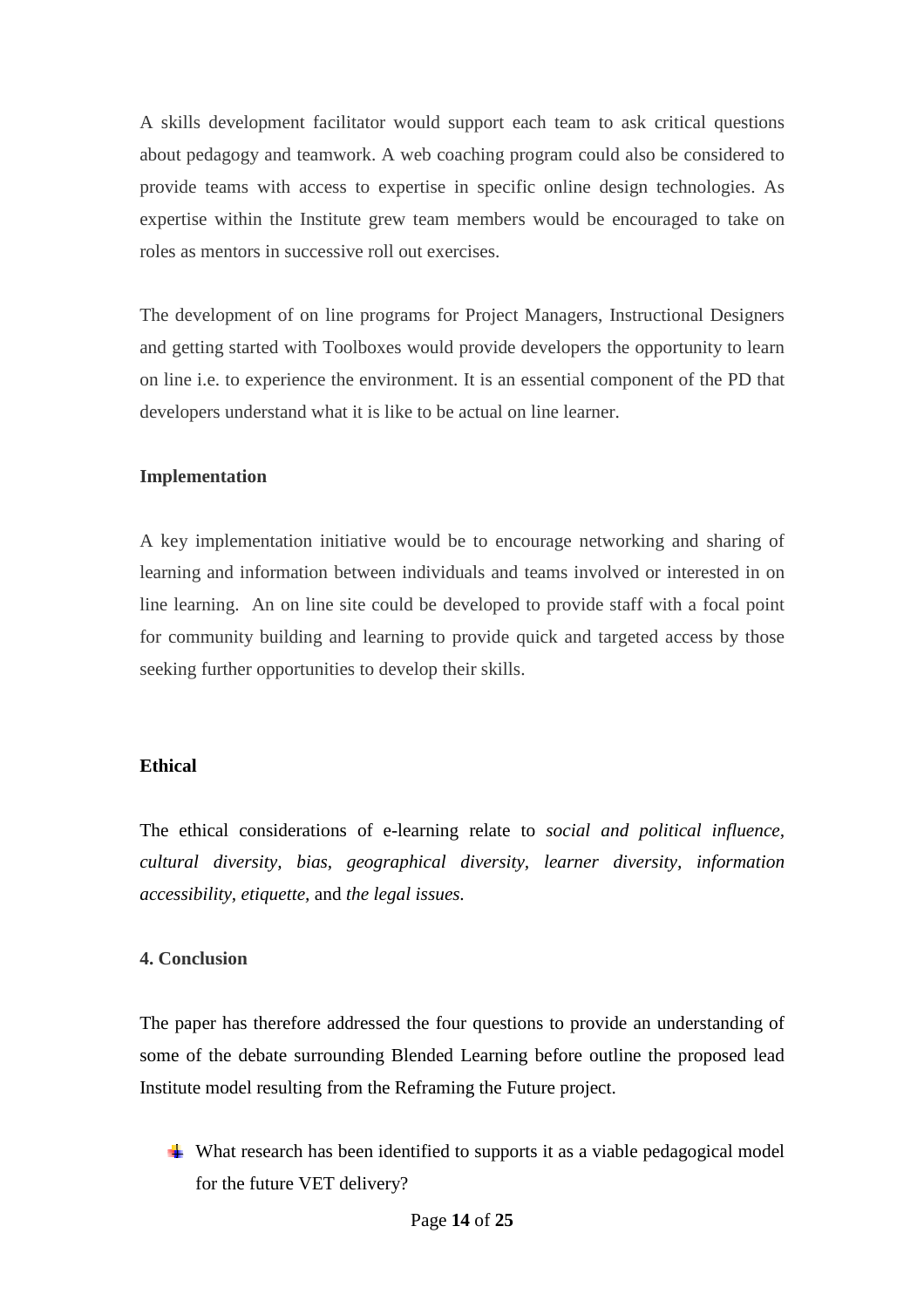- What are the major issues or trends in Blended Learning implementation that may impact on the TAFE decision to implement it?
- What are the major issues and challenges that would be expected prior to the ant implementation efforts?
- $\downarrow$  Which systemic models are considered to be most appropriate for the TAFE Lead Institute model?

The reader should be assured that the decision to proceed with a blended learning strategy is undoubtedly the right decision based on research evidence. The development of responses to the questions will not stop. New research findings and new technological solutions are continually being developed.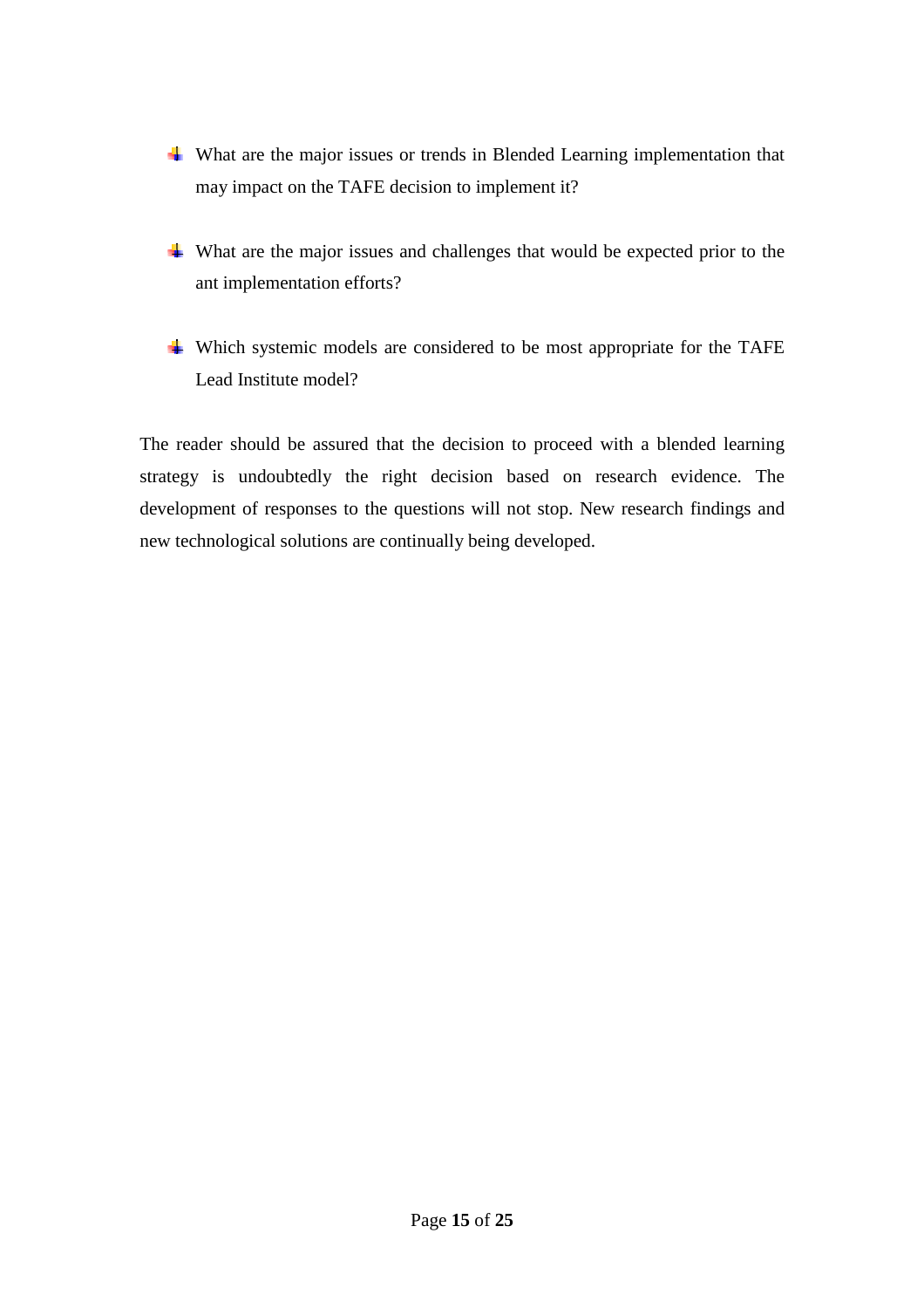## **8. References**

Alvarez, S. (2005). Blended learning solutions. In B. Hoffman (Ed.), *Encyclopedia of Educational Technology*.

http://coe.sdsu.edu/eet/articles/blendedlearning/start.htm

AUTC (2003). ICTs and their Role in Flexible Learning. http://learningdesigns.uow.edu.au

Bonk, C.J & Graham, C.R. (2004) Handbook of Blended learning Pfeiffer, an imprint of Wiley, Global Perspective Local Design, San Francisco, California

Bonk, C. & Graham C. (2005). Handbook of Blended Learning: Global Perspectives, Local Designs. New York: Jossey Bass

Boyle, T., Bradley, C., Chalk, P., Jones, R., & Pickard, P. (2003, October). Using blended learning to improve student success rates in learning to program. Journal of Educational Media, 28(2-3), 165-178.

Cohen & Payiatakis (2002, Feb). Harnessing the hype. Performance Improvement, 41(7), 7-15.

Cameron, B. (2003). The effectiveness of simulation in a hybrid and online networking course. TechTrends, 47(5), 18-21.

Dean, P., Stahl, M., Sylwester, D., & Pear, J. (2001). Effectiveness of Combined Delivery Modalities for Distance Learning and Resident Learning. Quarterly Review Of Distance Education, 2(3), 247-254.

deGuia, M. (2004). Differentiating the learning environment. In B. Hoffman (Ed.), *Encyclopedia of Educational Technology*. http://coe.sdsu.edu/eet/articles/differentlearningenv/start.htm

Driscoll, Maraget. (March 2002). "Blended Learning: Let's get beyond the hype." *Learning and Training Innovations Newsline*. Retrieved Oct 5, 2005 from http://www.ltimagazine.com/ltimagazine/article/articleDetail.jsp?id=1175

DeLacey, B. J., & Leonard, D. A. (2002). Case study on technology and distance in education at the Harvard Business School. Educational Technology and Society, 5(2), 13-28.

Dziuban, C.D., Moskal, P.D., Hartman, J. (2005). Higher education, blended learning, and the generations: Knowledge is power: No more. In J. Bourne & J.C. Moore (Eds.), Elements of Quality Online Education: Engaging Communities. Needham: MA: Sloan Center for Online Education.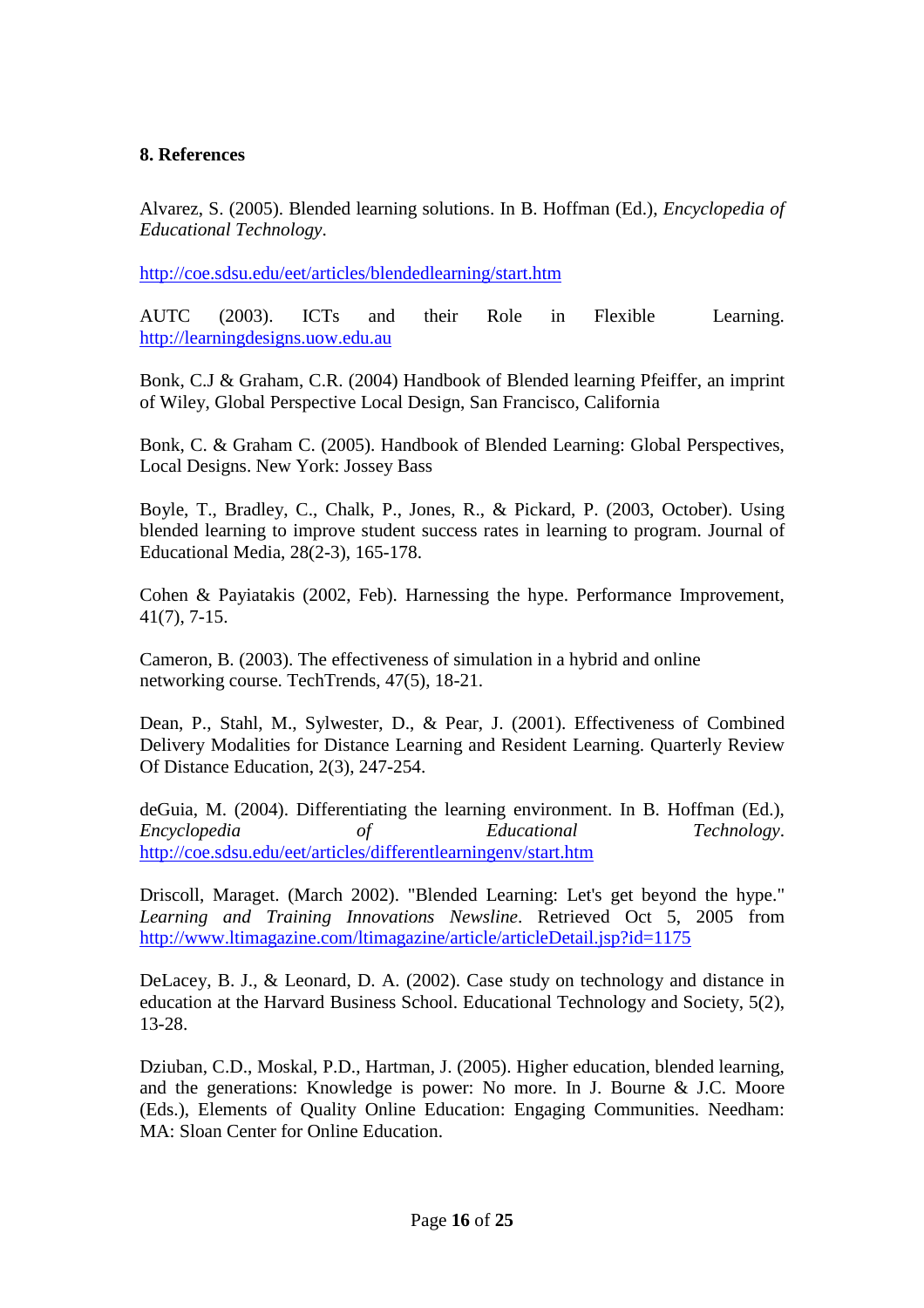Flavin, Stephen. (2001). E-Learning Advantages in a Tough Economy. http://www.babsoninsight.com/contentmgr/showdetails.php/id/217

Franks, P. (2002).Blended Learning: What is it? How does it impact student retention and performance?. *World Conference on E- learning in Corporate, Government., Health., & Higher Education, 2002*(1), 1477-1480. [Online]. Available: http://dl.aace.org/9593

Garrett, R. (2004). The real story behind the failure of the UK eUniversity. Educause Quarterly, 4.3-6. Retrieved August 31 2005, from http://www.educause.edu/ir/library/pdf/eqm0440.pdf

Jonassen, D. H. (2000). Toward a design theory of problem solving. *Educational Technology Research and Development*, 48(4), pp. 63-85.

 Khan, B (2003) Managing E-Learning Strategies: Design, Delivery Englewood Cliffs, Educational Technology Publications.

Mc Arthur J. ( September 19, 2001). Blended learning a multiple training strategy. Video Webcast [On-line]. Available: http://www.connectlive.com/events/opm/

Oliver, R., Herrington, J. & Reeves, T. (2005). Creating authentic learning environments through blended learning approaches. In C. Bonk & C. Graham (Eds.). Handbook of Blended Learning: Global Perspectives, Local Designs. New York: Jossey Bass.

Oliver, R. & Harper, B., Hedberg, J., Wills, S., & Agostinho, S. (2002). Exploring strategies to formalise the description of learning designs. In J. Herrington (Eds.) *Proceedings of HERDSA*. Joondalup: Edith Cowan University.

Osguthorpe, R & Charles R (2003) R (2003), Blended Learning Environments: definitional and Directions. The Quarterly Review of Distance education, 4 (3) 227- 233

O'Toole, J.M., & Absalom, D.J. (2003, October). The impact of blended learning on student outcomes: is there room on the horse for two? Journal of Educational Media, 28(2-3), 179-190.

Quinn, C. (2000, fall). mLearning: mobile, wireless in-your-pocket learning . LineZine: Learning in the New Economy e-magazine.

Singh, H (2001). Achieving Success with Blended Learning. Centra White Paper www.centra.com

Story, A.E. & DiElsi, J. (2003). Community building easier in blended format? Distance Education Report, 7(11), p2, 7.

Twigg, C. (2003, September/October). Improving learning and reducing costs: New models for online learning. Educause Review, 28-38.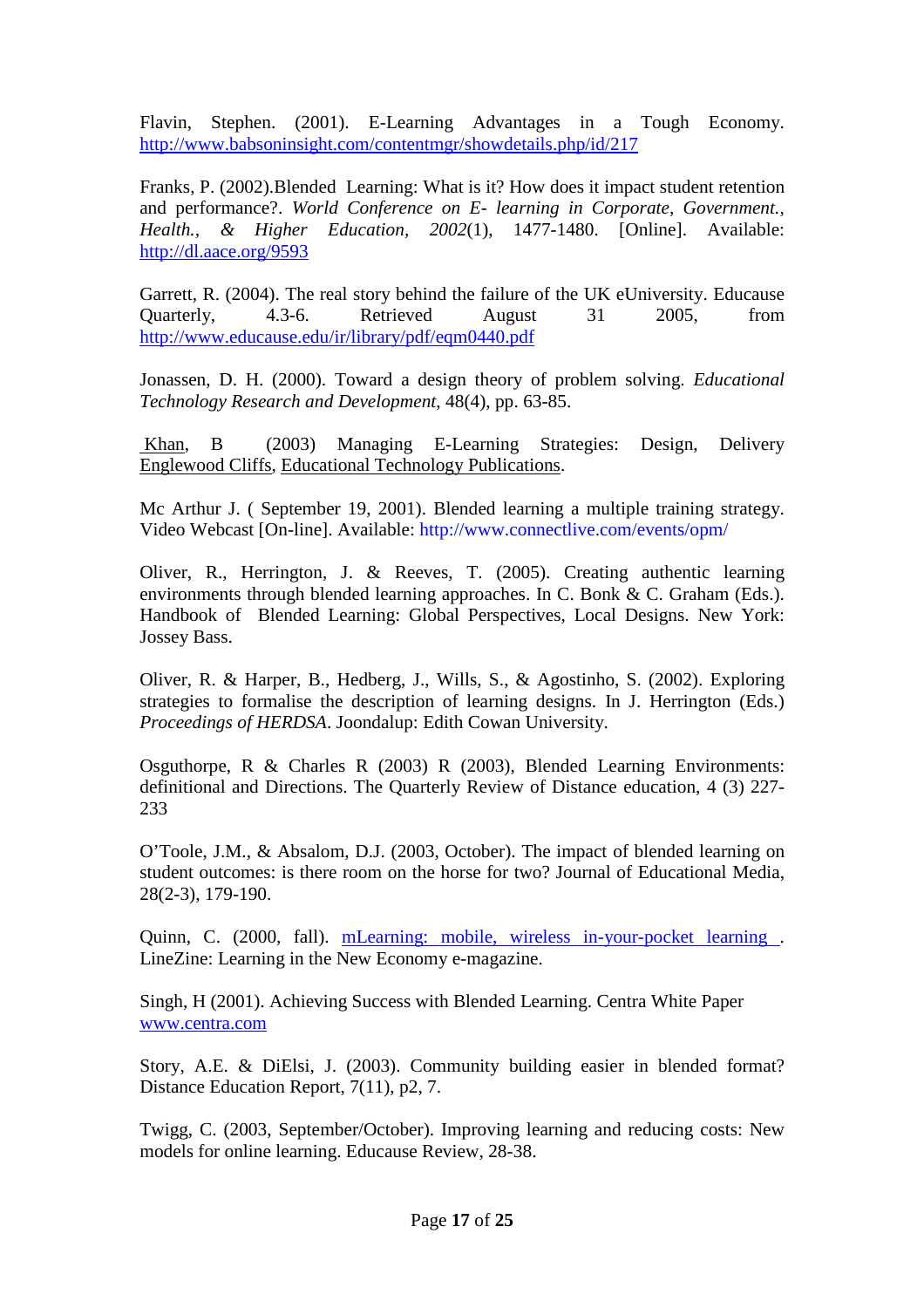## **Appendix A**

**Blended Learning Review of Research: An Annotative Bibliography** 

**Karen Vignare, Michigan State University, Dr. Charles Dziuban, Dr. Patsy Moskal, Rosalie Luby, Ruth Serra-Roldan, Sara Wood,University of Central Florida** 

**The ALN Conference Workshop on Blended Learning & Higher Education November 17, 2005** 

Ausburn, L.J. (2004). Course design elements most valued by adult learners in blended online education environments: An American perspective. Educational Media International, 41(4), 327-337.

Aycock, A., Garnham, C., & Kaleta, R. (2002, March). Lessons learned from the hybrid course project. Teaching with Technology Today, 8(6).

Barbian J (2002). Blended works. Here's proof! (Online Learning,(6))6 26-28. 30-31

Bersin & Associates. (2003).Blended Learning: What works?: An industry study of the strategy, implementation, and impact of Blended Learning: Bersin & Associates.

Bransford, J.D., Brown, A.L., & Cocking, R.R. (2000). How people learn: brain, mind, experience and school. National Research Council. Washington, D.C.: National Academy Press.

Brooks, S (2002) Blended training: prerequisites and purple monkeys. Avaiable on line from www. Learning circuits.org/2002/jun2002/elearn.

Bonk, C. & Graham, C. (2005). Handbook of blended learning: Global perspectives, local designs. San Francisco, CA: Pfeiffer Publishing.

Bonk, C. J., Olson, T., Wisher, R. A., & Orvis, K. (2002). Reflections on Blended learning and distributed learning.

Boyle, T., Bradley, C., Chalk, P., Jones, R., & Pickard, P. (2003, October). Using blended learning to improve student success rates in learning to program. Journal of Educational Media, 28(2-3), 165-178.

Brodsky,M (2003) Four blended learning blunders and how to avoid them. Learning Circuits, 4(11), www.learning circuits.org/2003/nov2003/elearn.htm. [retrieved, September 28, 2006]

Cameron, B. (2003). The effectiveness of simulation in a hybrid and online networking course. TechTrends, 47(5), 18-21.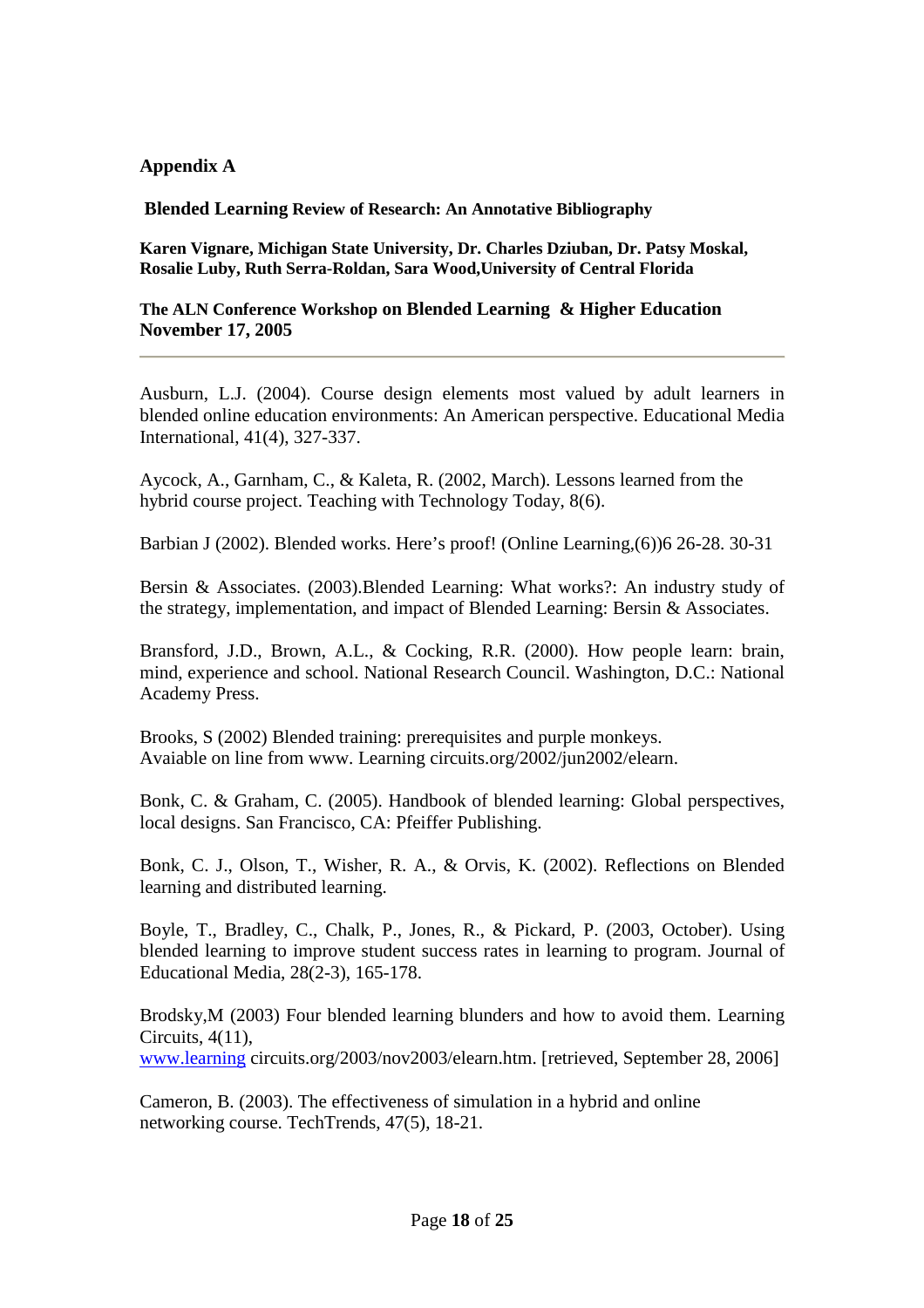Carroll, B. (2003). Going hybrid: Online course components increase flexibility of oncampus courses. Online Classroom, p. 4, 7.

Chapman, B (2002). Keynote presentation at the Online Learning Asia Conference, Singapore, May 15, 2002

Christensen, T.K. (2003). Finding the balance: Constructivist pedagogy in a blended course. Quarterly Review of Distance Education, 4(3), 235-243.

Clark, R. E. (1983). Reconsidering research on learning from media. Review of Educational Research, 53(4), 445-459.

Clark, R. E. (1994a). Media and method. Educational Technology Research & Development, 42(3), 7-10.

Clark, R. E. (1994b). Media will never influence learning Educational Technology Research & Development, 42(2), 21-29.

Collis, B. (2003). Course redesign for Blended learning modern optics for technical professionals. International Journal of Continuing Engineering Education and Lifelong Learning, 13(1/2), 22-38.

Collis, B. and Moonen, J., 2001, Flexible Learning in a Digital World: Experiences and expectations (London: Kogan-Page).

Cottrell, D.M. & Robinson, R.A. (2003). Blended learning in an accounting course. The Quarterly Review of Distance Education, 4(3), 261-269.

Cox, G., Carr, T., & Hall, M. (2004). Evaluating the use of synchronous communication in two blended courses. Journal of Computer Assisted Learning, 20, 183-193

Dabbagh, N. (2004). Distance learning Emerging pedagogical issues and learning designs. Quarterly Review of Distance Education, 5(1), 37-49.

Driscoll, M. (2002, March 1, 2002). Blended Learning: Let's get beyond the hype. elearning, 54.

Dowling, C., Godfrey, J.M., & Gyles, N. (2003, December). Do hybrid flexible delivery teaching methods improve accounting students' learning outcomes? Accounting Education, 12(4), 373-391.

Duffy, T. M. & Kirkley, J. (2004). Learner-cantered theory and practice in distance education: Cases for higher education. Mahwah, NJ: Lawrence Erblaum Associates.

Dziuban, C., and Moskal, P., 2001, 'Evaluating distributed learning in metropolitan universities', Metropolitan Universities, 12(1), 41–49.

Dziuban, C.D., Moskal, P.D., Hartman, J. (2005). Higher education, blended learning, and the generations: Knowledge is power: No more. In J. Bourne & J.C. Moore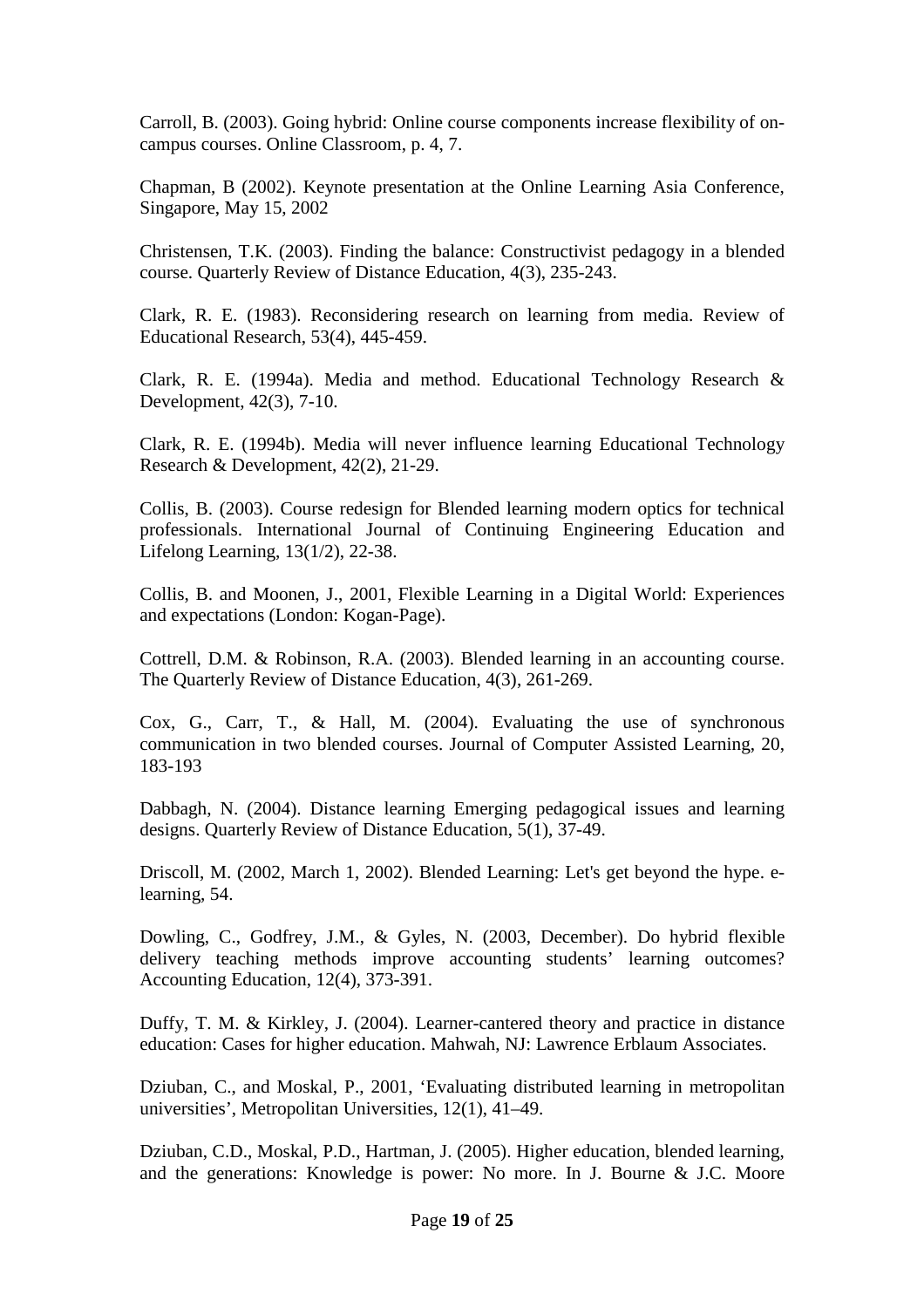(Eds.), Elements of Quality Online Education: Engaging Communities. Needham: MA: Sloan Center for Online Education.

Dziuban, C., Hartman, J., Moskal, P., Sorg, S., & Truman, B. (2004). Three ALN modalities: An institutional perspective. In J. Bourne & J.C. Moore (Eds.), Elements of Quality Online Education: Into the Mainstream (pp. 127-148). Needham, MA: Sloan Center for Online Education.

Dziuban, C., Hartman, J., & Moskal, P. (2004, March 30). Blended learning. ECAR Research Bulletin. Available online at http://www.educause.edu/ecar/

Encyclopaedia of Educational Technology, undated, Blended Learning: Choosing the Right Blend, Encyclopedia General Editor, Bob Hoffman. A publication of San Diego State University, Department of Educational Technology, http://coe.sdsu.edu/eet/articles/blendlearning/index.htm, accessed April 2005

Frazee, R.V. (2003). Using relevance to facilitate online participation in a hybrid course. Educause Quarterly, No. 4, 67-69.

Garrison, D. R., & Anderson, T. (2003). E–Learning in the 21st century: A framework for research and practice. London: Routledge/Falmer.

Garrison, D.R & Kanuta, H. (2004). Blended Learning: Uncovering its transformative potential in higher education. The Internet and Higher Education. 7(2), 95-105.

Graff, M. (2003, October). Individual differences in sense of classroom community in a blended learning environment. Journal of Educational Media, 28(2-3), 203-210.

Graham, C. R., & Allen, S. (in press). Blended Learning: An emerging trend in education. In C. Howard & J. V. Boettecher & L. Justice & K. D.

Graham, C. R. (2005).Blended learning systems: Definition, current trends, and future directions. In C. J. Bonk & C. R. Graham (Eds.). Handbook of blended learning: Global perspectives, local designs. San Francisco, CA: Pfeiffer Publishing.

Graham, C. R., Allen, S., & Ure, D. (2003). Blended Learning environments: A review of the research literature.

Graham, C. R., Allen, S., & Ure, D.. Benefits and challenges of Blended Learning environments. In M. Khosrow-Pour (Ed.), Encyclopedia of Information Science and Technology I-V. Hershey, PA: Idea Group Inc.

Hartman, J. L., Dziuban, C., & Moskal, P. (1999, August 16-18). Faculty satisfaction in ALNs: A dependent or independent Blended Learning? Paper presented at the Sloan University

Hiltz, S.R. & Goldman, R. (2005). Learning Together Online: Research on Asynchronous Learning Networks. Mahwah, NJ: Lawrence Erlbaum Associates.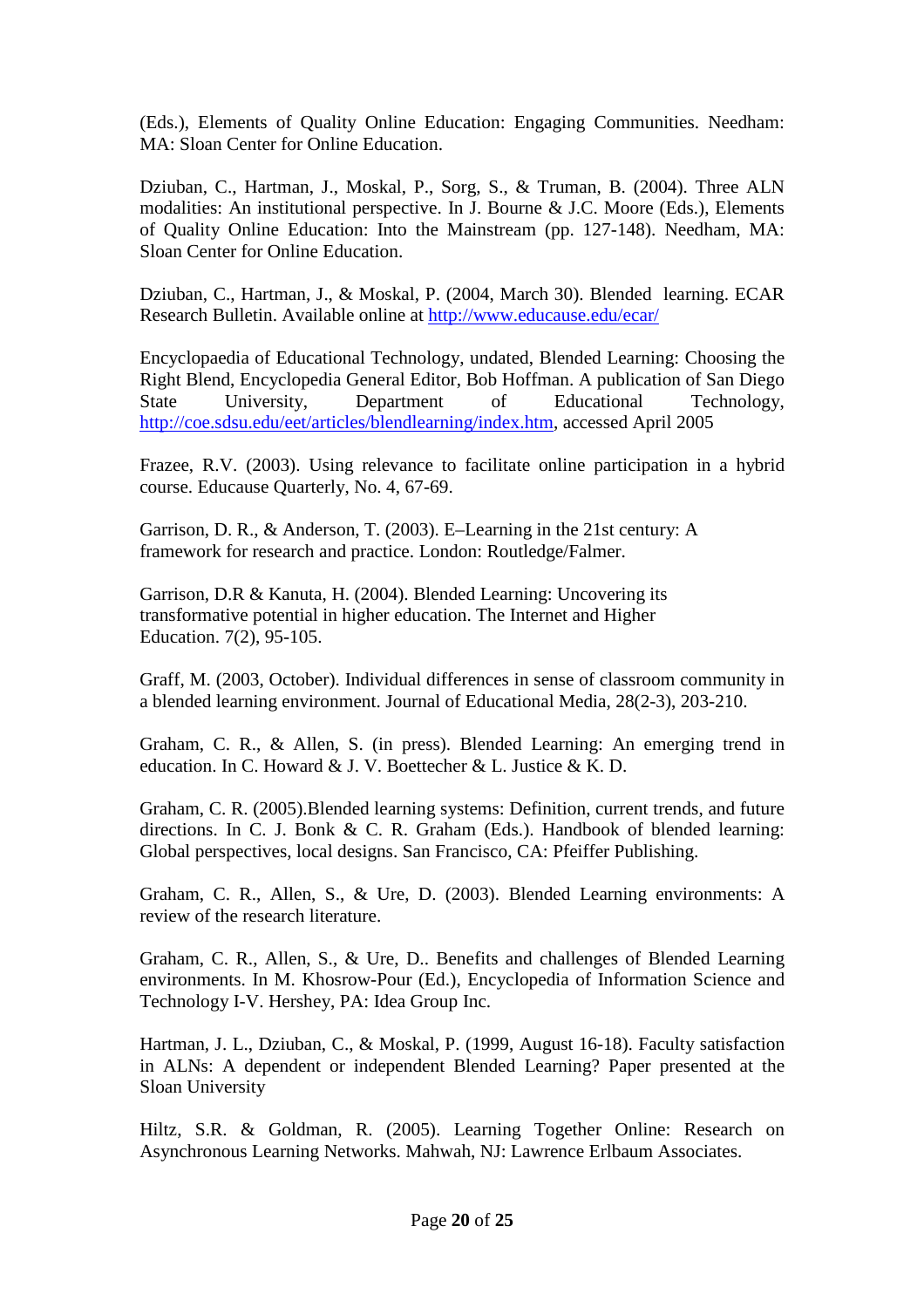Hopper, K. (2003). Reasons to go hybrid. Distance Education Report, 7(24), 7.

Humbert, J. & Vignare, K.(2005). RIT introduces blended learning—successfully!. In J. C. Moore (ed.), Elements of Quality Online Education: Engaging Communities, Wisdom from the Sloan Consortium, Volume 2 in the Wisdom Series. Needham, MA: Sloan-C.

Johnson, J. (2002, March). Reflections on teaching a large enrollment course using a hybrid format. Teaching with Technology Today, 8(6).

Kerres, Michael & De Witt, Claudia (2003). A didactical framework for the design of blended learning arrangements. Journal of Educational Media. 28 (2-3), 101-113.

King, K. (2002). Identifying success in online teacher education and professional development. Internet and Higher Education, 5, 231-246.

King, P., & Hildreth, D. (2001). Internet courses: Are they worth the effort? Journal of College Science Teaching, 31, 112-115.

Kurtus, R. 2004, Blended Learning http://www.school-forchampions.com/elearning/blended.htm, 6 April, 2004

Kozma, R. B. (1991). Learning with media. Review of Educational Research, 61(2), 179-211.

Kozma, R. B. (1994). Will media influence learning? Reframing the debate. Educational Technology Research & Development, 42(2), 7-19.

Levine, S. L., & Wake, W. K. (2000, October 20). Hybrid teaching: Design studios in virtual space. Paper presented at the National Conference on Liberal Arts and the Education of Artists, SVA, New York.

Lohr, L. L. & Ku, H. (2003). Development of a web-based template for active learning. The Quarterly Review of Distance Education. 4(3), 213-226.

Lynch, R., & Dembo, M. (2004, August). The relationship between self-regulation and online learning in a blended learning context. International Review of Research in Open and Distance Learning, 5(2). Retrieved March 17, 2005 from http://www.irrodl.org/content/v5.2/lynch-dembo.html

MacDonald, J., & McAteer, E. (2003, October). New approaches to supporting students: strategies for blended learning in distance and campus based environments. Journal of Educational Media, 28(2-3), 129-146.

Martyn, M. (2003). The Hybrid Online Model: Good Practice. Educause Quarterly, 1, 18-23.

Marsh, J (2001. How to design effective blended leaning, Santa Clara, C.A., Brandon Hal.com.www.brandonhall.com/public/execsums\_blended.pdf.5 [retrieved 28] September, 2005]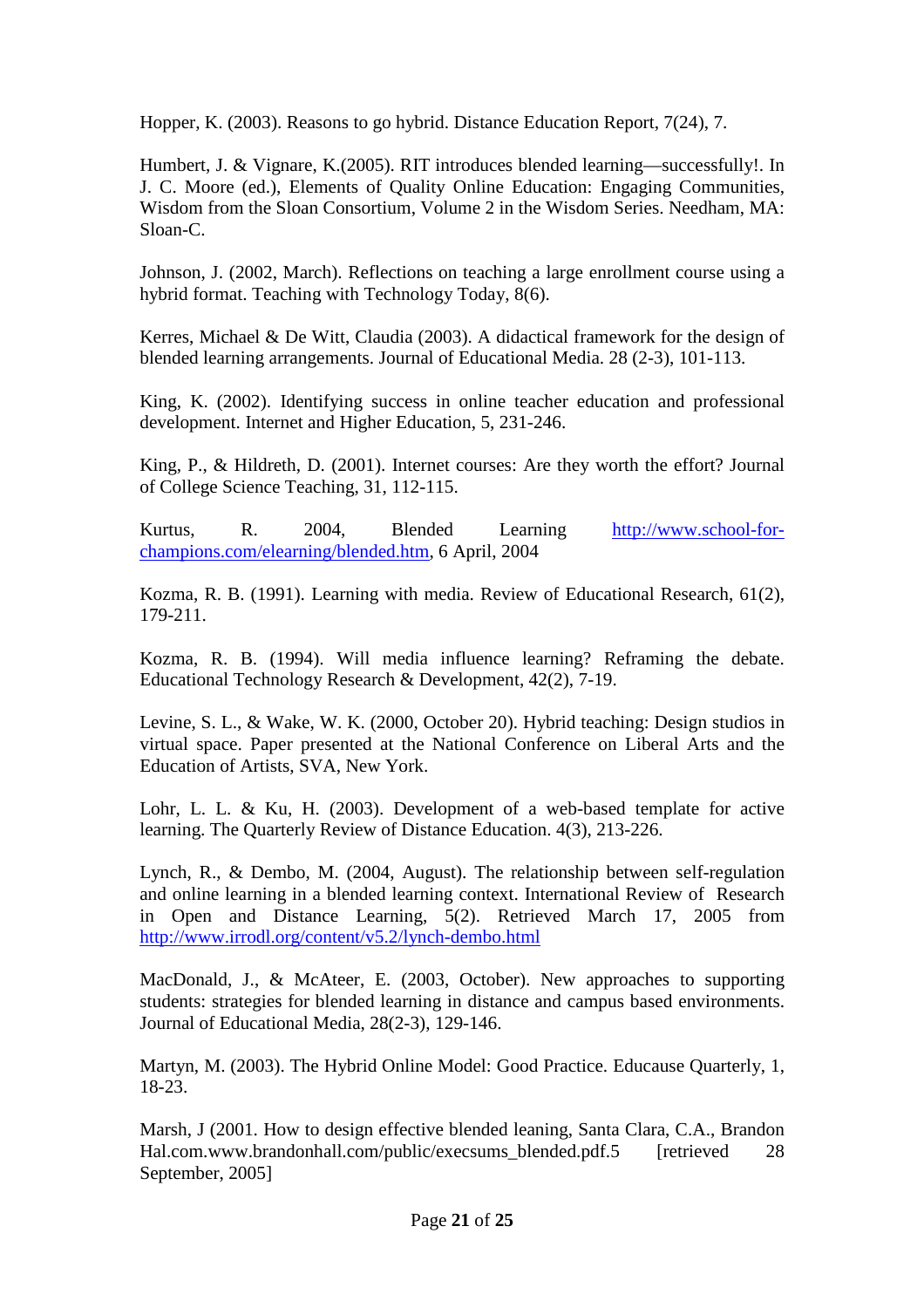Mayadas, F. (2001). Testimony to the Kerrey Commission on web-based education. Journal of Asynchronous Learning Networks, 5(1), 134-138.

McCray, G.E. (2000). The hybrid course: Merging on-line instruction and the traditional classroom. Information Technology and Management 1, 307-327.

Meyer, K. (2003). Face-to-face versus threaded discussions: The role of time and higher-order thinking. Journal of Asynchronous Networks, 7(3), 55-65.

Morgan, K. R. (2002). Blended Learning: A Strategic Action Plan for a New Campus. Seminole, FL: University of Central Florida.

Morrison, D (2003) The search for the holy recipe www.morrisonco.com/downloads/blended-learning-holy-recipe.pdf

Orey, M. (2002a). Definition of Blended Learning. University of Georgia.

Orey, M. (2002b). One year of online Blended Learning: Lessons learned. Paper presented at the Annual Meeting of the Eastern Educational Research Association, Sarasota, FL.

Osguthorpe, R. T., & Graham, C. R. (2003). Blended Learning systems: Definitions and directions. Quarterly Review of Distance Education, 4(3), 227-234. PEW. (2003). Program in course redesign. Center for Academic Transformation.

Osguthorpe, R., & Graham, R.(2003). Blended learning environments definitions and directions. The Quarterly Review of Distance Education. 4(3), 227-233

O'Toole, J.M., & Absalom, D.J. (2003, October). The impact of blended learning on student outcomes: is there room on the horse for two? Journal of Educational Media, 28(2-3), 179-190.

Pan, C., Sivo, S., & Brophy, J. (2003, December). Students' attitude in a webenhanced hybrid course: A structural equation modelling inquiry. Journal of Educational Media & Library Sciences, 41(2), 181-194.

Parkinson, D., Greene, W., Kim, Y., & Marioni, J. (2003). Emerging themes of student satisfaction in a traditional course and a blended distance course. TechTrends, 47(4), 22-28.

Privateer, P.M., 1999, 'Academic technology and the future of higher education: strategic paths taken and not taken', The Journal of Higher Education, 70(1), 60–79. Priluck, R. (2004). Web-assisted courses for business education: An examination of two sections of Principals of Marketing. Journal of Marketing Education, 26(2), 161- 173.

Reay, J. (2001). Blended Learning- a fusion for the future. Knowledge Management Review, 4(3), 6.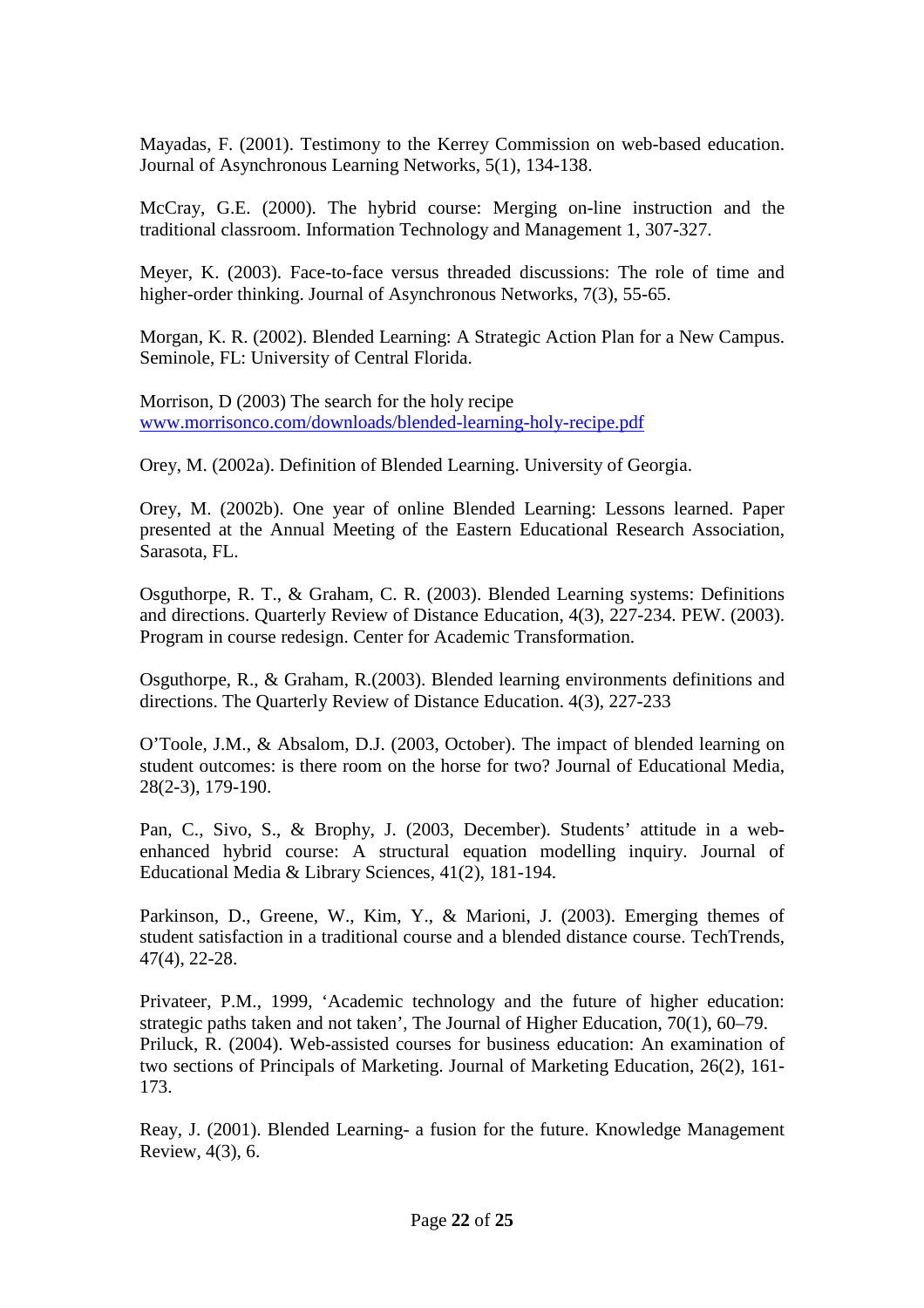Reid-Young. A., undated, The key to e-learning is b-learning, HCi Professional Services, http://www.hci.com.au/hcisite5/library/materials/B-learning.htm, accessed April 2005

Rheingold, H. (2002). Smart mobs: The next social revolution. Cambridge, MA: Perseus Books

Riffell, S.K., & Sibley, D.F. (2004). Can hybrid course formats increase attendance in undergraduate environmental science courses? Journal of Natural Resources and Life Sciences Education, 33, 1-5.

Riffell, S.K., & Sibley, D.F. (2003). Student perceptions of a hybrid learning format: Can online experiences replace traditional lectures? Journal of College Science Teaching, 32, 394-399.

Rooney, J. E. (2003). Blended Learning: Learning opportunities to enhance educational programming and meetings. Association Management, 55(5), 26-32.

Reasons, Saxon G., Valadares, Kevin, & Slavkin, Michael. (2005). Questioning the hybrid model: Student outcomes in different course formats. Journal of Asynchronous Learning, 9(1), 83-94.

Rossett, A. (2002). The ASTD E-Learning Handbook: McGraw-Hill.

Rossett, A., Douglis, F., & Frazee, R.V. Strategies for building blended learning, Learning Circuits,4 (7) www.learning circuits.org/2003/nov2003/elearn.htm.

Rovai, A.P and Jordan, H.M., 2004, 'Blended Learning and Sense of Community: A Comparative Analysis with Traditional and Fully Online Graduate Courses', International Review of Research in Open and Distance Learning, August 2004, ISSN: 1492-3831. Copyright © 2003 by Athabasca University — Canada's Open University. http://www.irrodl.org/content/v5.2/rovai-jordan.html

Schenk (Eds.), Encyclopedia of Distance Learning: Online Learning and Technologies (Vol. 4). Hershey, PA: Idea Group Inc.Singh, H., & Reed, C. (2001). A White Paper: Achieving Success with Blended Learning ,Centra Software.

Schwartzman, R. & Tuttle, H.V. (2002). What can online course components teach about instruction and learning? Journal of Instructional Psychology, 29(3), 179-188.

Schweizer, K., Paechter, M., & Weidenmann, B. (2003, October). Blended learning as a strategy to improve collaborative task performance. Journal of Educational Media, 28(2-3), 211-224.

Shea, P., Pickett, A., & Pelz, W. (2003). A follow up investigation of "teacher presence" in the SUNY Learning Network. Journal of Asynchronous Learning Networks, 7(2), 61-80.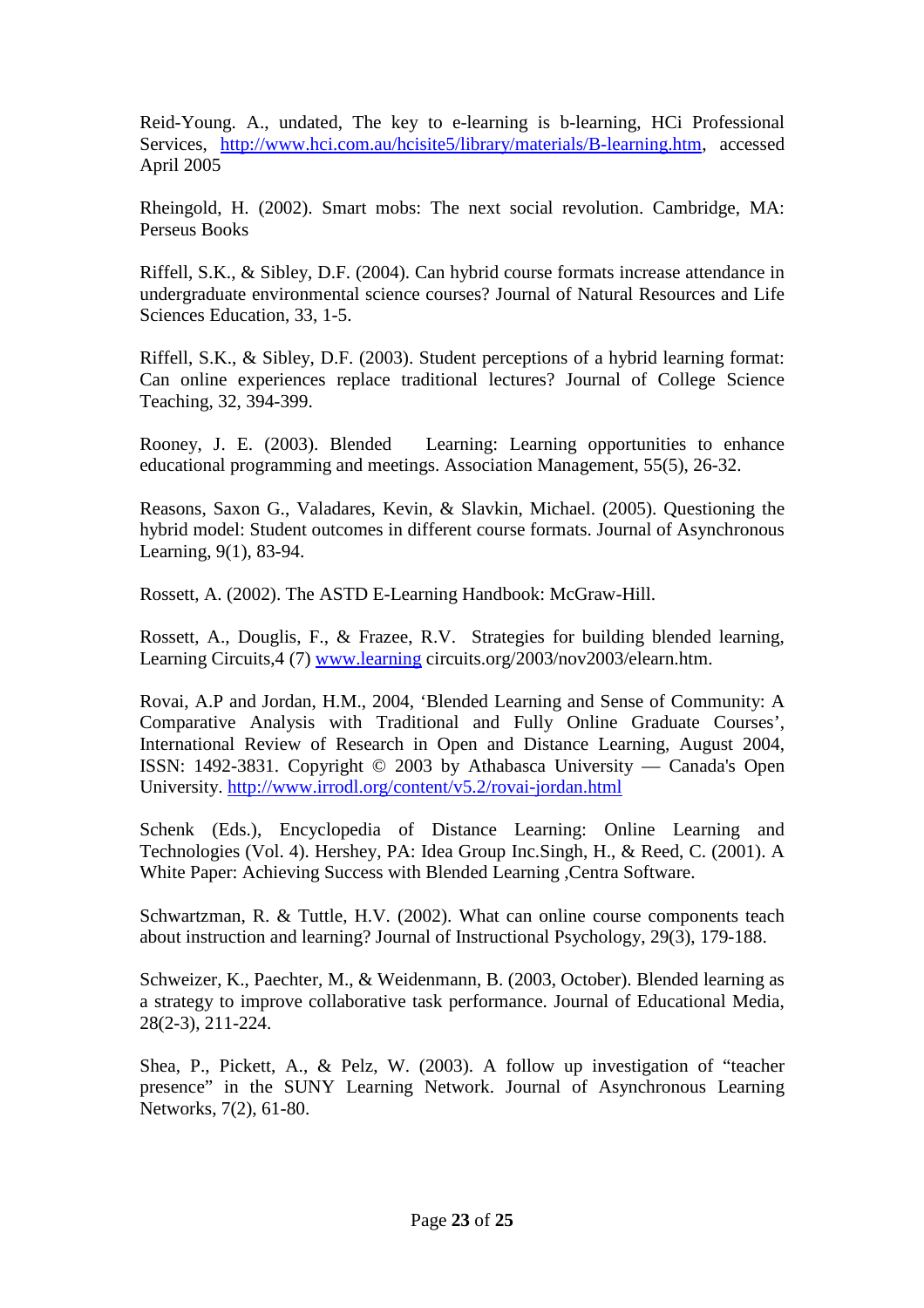Smelser, L. M. (2002, March 20-23, 2002). Making Connections in Our Classrooms: Online and Off. Paper presented at the Annual Meeting of the Conference on College Composition and Communication, Chicago, IL.

Smith, J.M., 2004, Blended Learning: An old friend gets a new name. Executive online, http://www.gwsae.org/ExecutiveUpdate/2001/March/blended.htm Stein, D. (2004). Course structure: Most important factor in student satisfaction. Distance Education Report, 8(3), 4.

Story, A.E. & DiElsi, J. (2003). Community building easier in blended format? Distance Education Report, 7(11), p2, 7.

Strambi, A. & Bouvet, E. (2003). Flexibility and interaction at a distance: A mixedmode environment for language learning. Language and Learning Technology, 7(3), 81-102.

Swan, K. (2005). A constructivist model for thinking about learning online. In J. Bourne & J. C. Moore (Eds), Elements of Quality Online Education: Engaging Communities. Needham, MA: Sloan-C.

Thorne, K (2003) Blended Learning; How to integrate on line and traditional leaning London, Kogan Page

Thomson, I. (2002). Thomson job impact study: The next generation of corporate learning. Thompson, Inc.

Troha,F.J. (2002) Bullet proof instructional design: A model for blended learning USDLA Journal, 16 (5)

Tuckman, B.W. (2002). Evaluating ADAPT: A hybrid instructional model combining web-based and classroom components. Computers and Education, 39, 261- 269.

Twigg, C. (2003, September/October). Improving learning and reducing costs: New models for online learning. Educause Review, 28-38.

Utts, J., Sommer, B., Acredolo, C., Maher, W. M., & Matthews R. H. (2003). A study comparing traditional and hybrid internet-based instruction in introductory statistics classes. Journal of Statistics, 11(3).

Van Buren, M.E., & Sloman, M (2003) e-Learning's learning curve: Will they come, will they learn? American Society for Training and Development International Conference and Exposition. San Diego, California, May, 2003

Vaughan, N. & Garrison, D.R (2005). Creating cognitive presence in a blended faculty development community. Internet and Higher Education, 8(1), 1-12.

Voos, R., 2003), 'blended learning: What is it and where might it take us?' Sloan-C View, 2(1), 2–5.